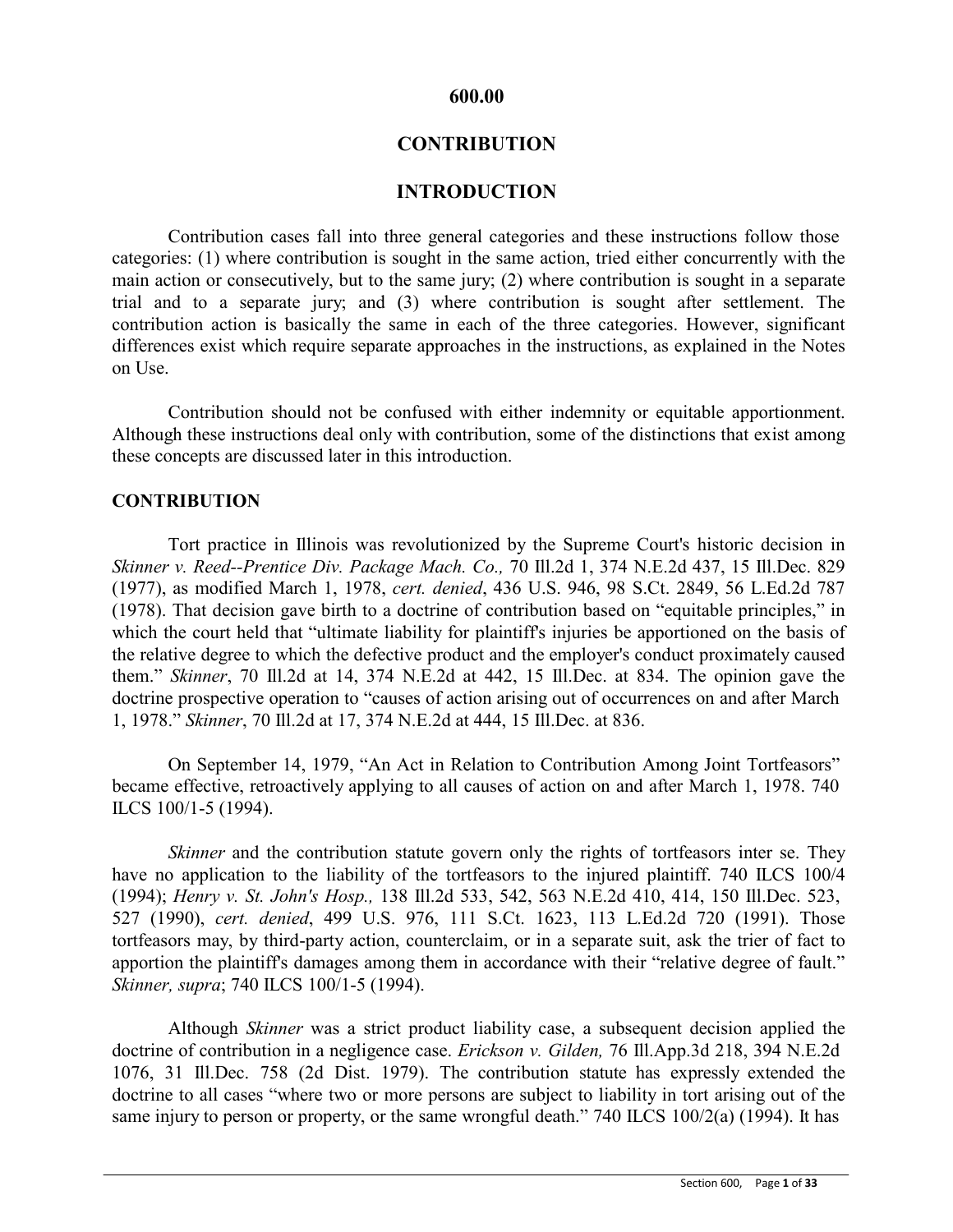been held that contribution can be based on a violation of the Road Construction Injuries Act (*Doyle v. Rhodes,* 101 Ill.2d 1, 461 N.E.2d 382, 77 Ill.Dec. 759 (1984)) and on a violation of the now repealed Structural Work Act (*Wilson v. Hoffman Group, Inc.,* 131 Ill.2d 308, 546 N.E.2d 524, 137 Ill.Dec. 579 (1989)).

Intentional tortfeasors are not entitled to obtain contribution under the Act. *Gerill Corp. v. J. L. Hargrove Builders,* 128 Ill.2d 179, 206, 538 N.E.2d 530, 542, 131 Ill.Dec. 155, 167 (1989), *cert. denied*, 493 U.S. 894, 110 S.Ct. 243, 107 L.Ed.2d 193 (1989). *Ziarko v. Soo Line R.R. Co.,* 161 Ill.2d 267, 641 N.E.2d 402, 204 Ill.Dec. 178 (1994), held that a tortfeasor whose willful and wanton conduct is "intentional" cannot obtain contribution, but a tortfeasor whose willful and wanton conduct is "reckless" can.

Punitive damages are not subject to contribution. *Hall v. Archer--Daniels--Midland Co.,* 122 Ill.2d 448, 455, 524 N.E.2d 586, 589, 120 Ill.Dec. 556, 559 (1988).

Employers may be subject to contribution but their liability is limited to the amount of their workers' compensation liability. *Kotecki v. Cyclops Welding Corp.,* 146 Ill.2d 155, 585 N.E.2d 1023, 166 Ill.Dec. 1 (1991).

The statute is entitled "An Act in Relation to Contribution Among Joint Tortfeasors" but it does not require that the tortfeasors' actions be joint in the sense that they acted simultaneously or in concert before contribution can be sought. *People v. Brockman,* 148 Ill.2d 260, 268-69, 592 N.E.2d 1026, 1029-30, 170 Ill.Dec. 346, 349-50 (1992). The only requirement is that the liability sought to be imposed arises out of the same injury. Liability in tort, governing the right of contribution among tortfeasors, is determined at the time of injury to the plaintiff. *Joe & Dan Int'l Corp. v. U.S. Fid. & Guar. Co.,* 178 Ill.App.3d 741, 750, 533 N.E.2d 912, 917, 127 Ill.Dec. 830, 835 (1st Dist. 1988).

The words "subject to liability in tort" mean that the persons from whom contribution is sought are potentially liable to the injured person. *People v. Brockman,* 143 Ill.2d 351, 371-72, 574 N.E.2d 626, 633-34, 158 Ill.Dec. 513, 520-21 (1991). For example, the Dramshop Act does not create tort liability for purposes of the Contribution Act because liability under the Dramshop Act does not arise in tort. *Hopkins v. Powers,* 113 Ill.2d 206, 497 N.E.2d 757, 100 Ill.Dec. 579 (1986). Likewise, an action for breach of fiduciary duty is not a tort for purposes of the Contribution Act. *American Environmental, Inc. v. 3--J Co.,* 222 Ill.App.3d 242, 247, 583 N.E.2d 649, 653, 164 Ill.Dec. 733, 737 (2d Dist. 1991). One liable for a breach of fiduciary duty is not subject to liability in tort under the Contribution Act because breach of fiduciary duty is controlled by the substantive laws of agency, contract and equity. *Giordano v. Morgan,* 197 Ill.App.3d 543, 549, 554 N.E.2d 810, 814, 143 Ill.Dec. 875, 879 (2d Dist. 1990).

Defenses which any tortfeasor might have against the injured person as a result of status or immunity do not necessarily bar an action for contribution against that tortfeasor. *People v. Brockman,* 143 Ill.2d 351, 373-74, 574 N.E.2d 626, 634-35, 158 Ill.Dec. 513, 521-22 (1991); *see also Wirth v. City of Highland Park,* 102 Ill.App.3d 1074, 430 N.E.2d 236, 58 Ill.Dec. 294 (2d Dist. 1981) (interspousal immunity not a bar to contribution); *Doyle v. Rhodes,* 101 Ill.2d 1, 461 N.E.2d 382, 77 Ill.Dec. 759 (1984); *Kotecki v. Cyclops Welding Corp.,* 146 Ill.2d 155, 585 N.E.2d 1023, 166 Ill.Dec. 1 (1991) (status as employer not a bar to contribution but the amount of contribution is limited to the amount of the workers' compensation liability); *Larson v.*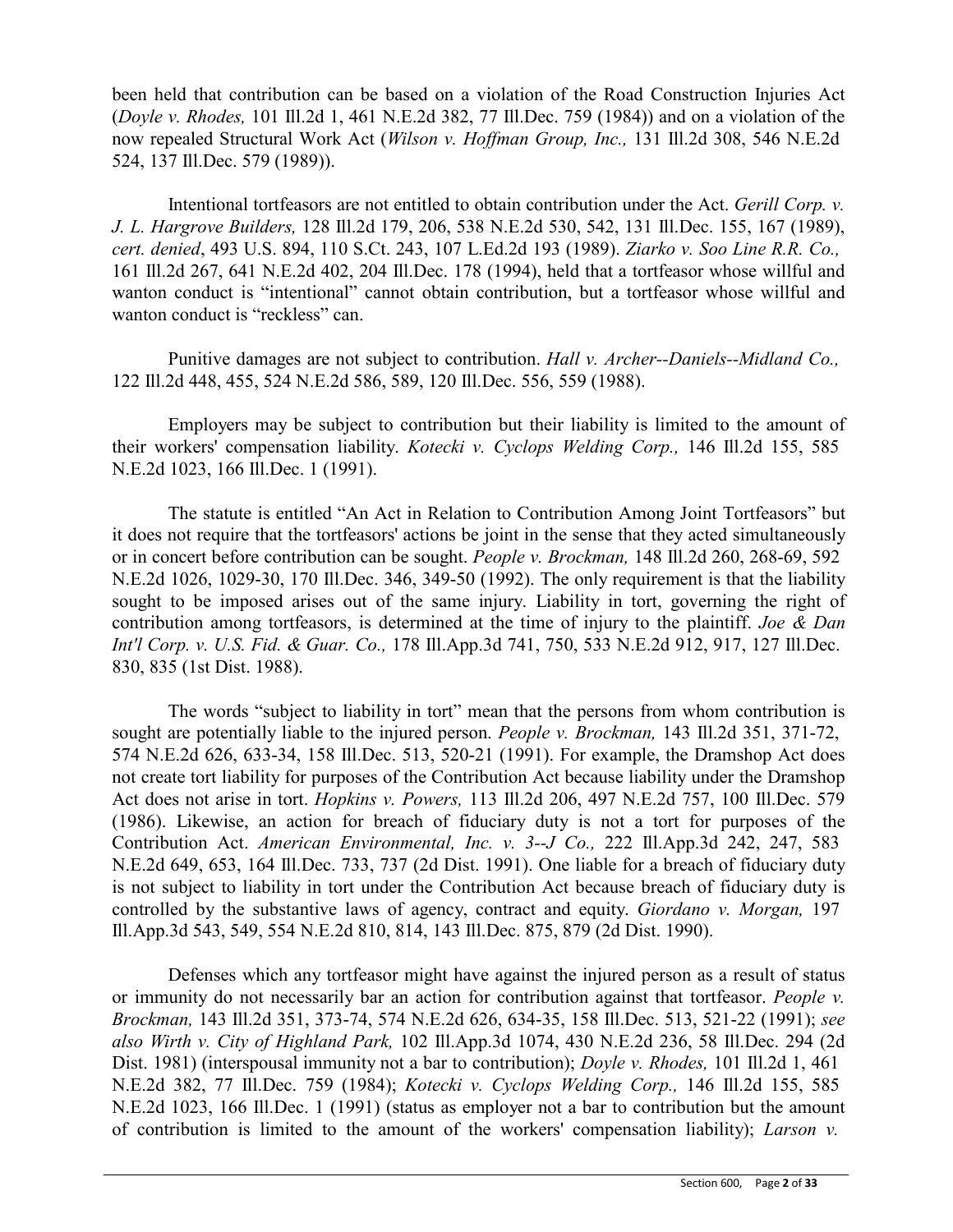*Buschkamp,* 105 Ill.App.3d 965, 435 N.E.2d 221, 61 Ill.Dec. 732 (2d Dist. 1982) (parental immunity not a bar to contribution); *Hartigan v. Beery,* 128 Ill.App.3d 195, 470 N.E.2d 571, 83 Ill.Dec. 445 (1st Dist. 1984) (same, contribution claim based on negligent supervision); *Stephens v. McBride,* 97 Ill.2d 515, 455 N.E.2d 54, 74 Ill.Dec. 24 (1983) (notice requirement of Local Governmental and Governmental Employees Tort Immunity Act does not apply in contribution action against municipality). Whether other statutory and common law immunities affect the contribution statute remains to be seen.

The right to seek contribution exists from the time of the initial injury, and "may be asserted by a separate action before or after payment, by counterclaim or by third-party complaint in a pending action." 740 ILCS 100/5 (1994). It is not necessary for judgment to be entered against any tortfeasor before that tortfeasor may bring an action seeking contribution. 740 ILCS 100/2(a) (1994). However, the Illinois Supreme Court has interpreted section 5 (740 ILCS 100/5 (1994)) to mean that, if there is an action brought by the injured person(s), then the contribution claim must be asserted by counterclaim or third-party claim in that action, or else it will be barred. *Laue v. Leifheit,* 105 Ill.2d 191, 473 N.E.2d 939, 85 Ill.Dec. 340 (1984).

Under section 2(b) (740 ILCS 100/2(b) (1994)), a tortfeasor's liability for contribution may not exceed his pro rata share of the common liability. "Pro rata" as used in this statute merely means the percentage share as assessed by the trier of fact. "Common liability" means the total sum of the liability of all persons who contributed as a cause to the plaintiff's injury, no matter how small each share of that liability might be. *Ziarko v. Soo Line R.R. Co.,* 234 Ill.App.3d 860, 602 N.E.2d 5, 176 Ill.Dec. 698 (1st Dist. 1992); *Mallaney v. Dunaway,* 178 Ill.App.3d 827, 831, 533 N.E.2d 1114, 1116, 128 Ill.Dec. 26, 28 (3d Dist. 1988). One tortfeasor may seek contribution from another, even though the one seeking contribution is more at fault. "Active" or "major" fault does not bar an action for contribution.

Under the Contribution Act, if a settlement is found to be in good faith, the settling party is discharged from liability for contribution to any other tortfeasors. 740 ILCS 100/2(c) & (d) (1994). A party who settles may seek contribution only from parties whose liability was extinguished by that same settlement. *Dixon v. Chicago & N.W. Transp. Co.,* 151 Ill.2d 108, 601 N.E.2d 704, 176 Ill.Dec. 6 (1992).

The pro rata share of each tortfeasor shall be determined in accordance with his relative culpability (740 ILCS 100/3 (1994)) and expressed as a percentage set by the trier of fact.

# **MODIFIED JOINT AND SEVERAL LIABILITY**

At least one provision of the tort reform legislation passed in 1986 has a direct impact on the work of the jury in the contribution area. 735 ILCS 5/2-1117 (1994) provides for joint and several liability only for those parties whose "fault" is found to be 25% or more of the "total fault" attributable to certain parties. The statute originally permitted consideration of the total fault of the plaintiff, the defendants sued by the plaintiff, and any third-party defendant who could have been sued by the plaintiff. It was thereafter amended to exclude plaintiff's employer from the calculation. 735 ILCS 5/2-1117.

735 ILCS 5/2-1118 (1994) provides that this rule of limited joint and several liability does not apply to certain pollution actions nor to medical negligence actions. Both 2-1117 and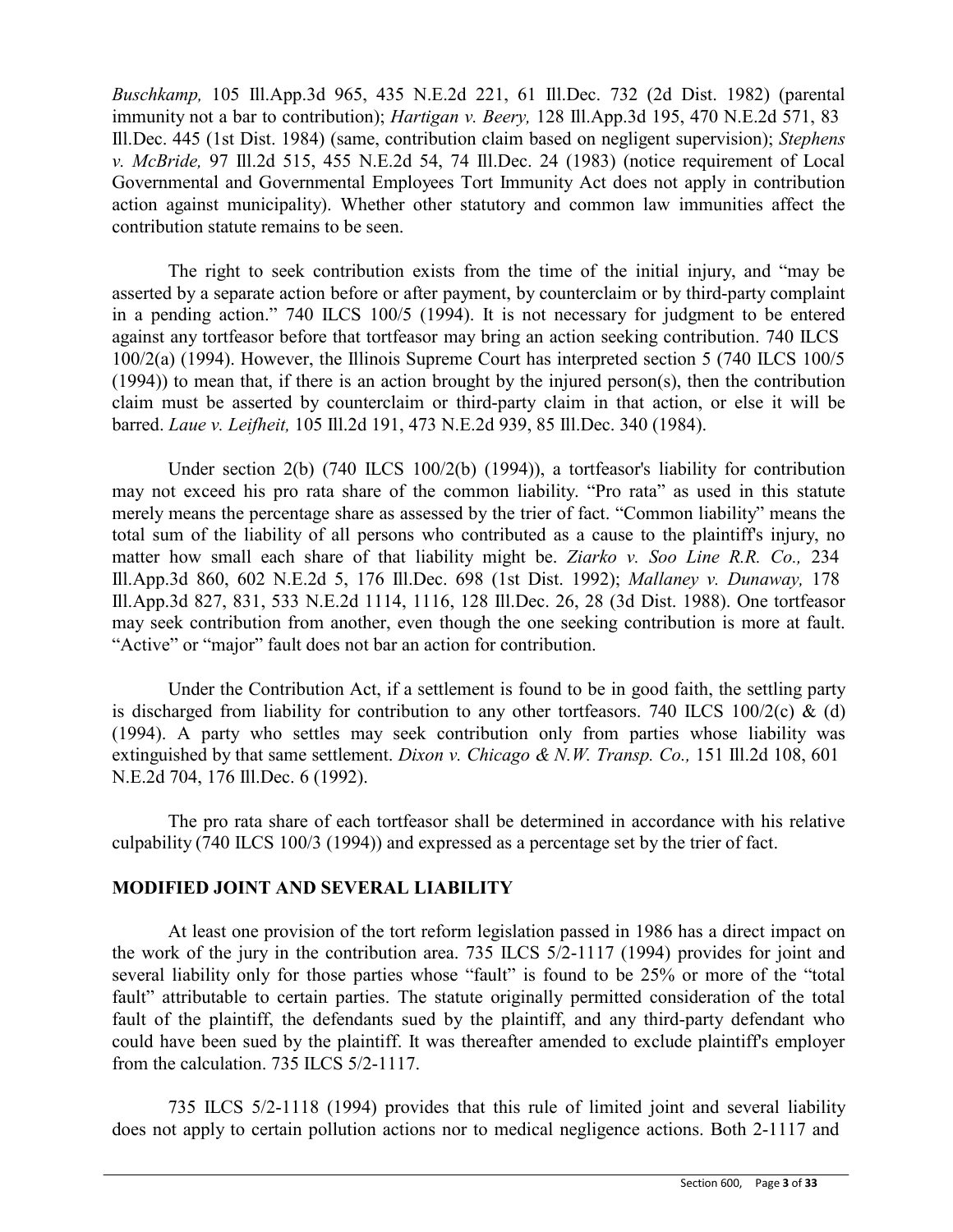2-1118 are silent as to whether the jury should be instructed as to the effect of any percentage findings in this regard. It is the opinion of the Committee that the jury should not be instructed on the concept of joint and several liability, just as there is currently no instruction on that topic. *Accord, Mikolajczyk v. Ford Motor Co.,* 374 Ill.App.3d 646, 859 N.E.2d 201, 222 (1st Dist. 2007), *rev'd on other grounds,* 213 Ill.2d 516 (2008).

The instructions given to the jury must be as simple and direct as possible, consistent with the various rules of law which apply to determinations of relative fault. Furthermore, it is important to guard against inconsistency in verdicts. *See Hackett v. Equip. Specialists, Inc.,* 201 Ill.App.3d 186, 200, 559 N.E.2d 752, 761, 147 Ill.Dec. 412, 421 (1st Dist. 1990) (jury found the defendant to have been 55% at fault with respect to the plaintiff but not at fault at all with respect to this third-party defendant.)

The relative fault of the parties has relevance to a number of different issues, but the application of that fault may vary depending upon the use to which it is put. These issues include plaintiff's contributory negligence, joint and several liability, and contribution liability. Section 3 of the Contribution Act, 740 ILCS 100/3 (1994), provides that "the pro rata share of each tortfeasor shall be determined in accordance with his relative culpability." Section 3 also deals with joint and several liability.

However, no person shall be required to contribute to one seeking contribution an amount greater than his pro rata share unless the obligation of one or more of the joint tortfeasors is uncollectible. In that event, the remaining tortfeasors shall share the unpaid portions of the uncollectible obligation in accordance with their pro rata liability.

IPI B45.03A, which informs the jury of the manner in which plaintiff's contributory negligence is to be determined, has been judicially approved. *Bofman v. Material Serv. Corp.,* 125 Ill.App.3d 1053, 1060, 466 N.E.2d 1064, 1069, 81 Ill.Dec. 262, 267 (1st Dist. 1984). The jury is instructed to "determine what proportion or percentage is attributable to that plaintiff or decedent of the total combined negligence of that plaintiff or decedent and the negligence ... of the defendant and of all other persons whose negligence ... proximately contributed to that plaintiff's injury ...." *Bofman*, at 1060. The jury is then instructed to reduce the total damages sustained by the plaintiff only by the percentage of negligence attributable to the plaintiff.

Including absent tortfeasors in the calculation for the purpose of arriving at the percentage of plaintiff's negligence serves to reduce the percentage of negligence attributable to the plaintiff. It does not, however, dilute or reduce the responsibility of the defendants for the entire portion of the damages otherwise not attributable to the plaintiff's negligence. "The purpose of considering the liability of nonparty tortfeasors is not ... to limit defendant's share of responsibility, but to determine the extent of plaintiff's responsibility for his own injuries." *Bofman*, at 1064, 81 Ill.Dec., at 270.

For the reasons discussed in this introduction, the committee has formulated new alternative forms of contribution verdict form, IPI 600.14 and 600.14A. In an appropriate case, by this form the jury reports all of the applicable percentages as part of its verdict. The trial court, with the assistance of the parties, is then to compute the percentages applicable for various purposes, e.g., joint and several liability and the contribution percentages. IPI 600.14 is identical to IPI B45.03A with the exception of the paragraph "Second." For cases involving contribution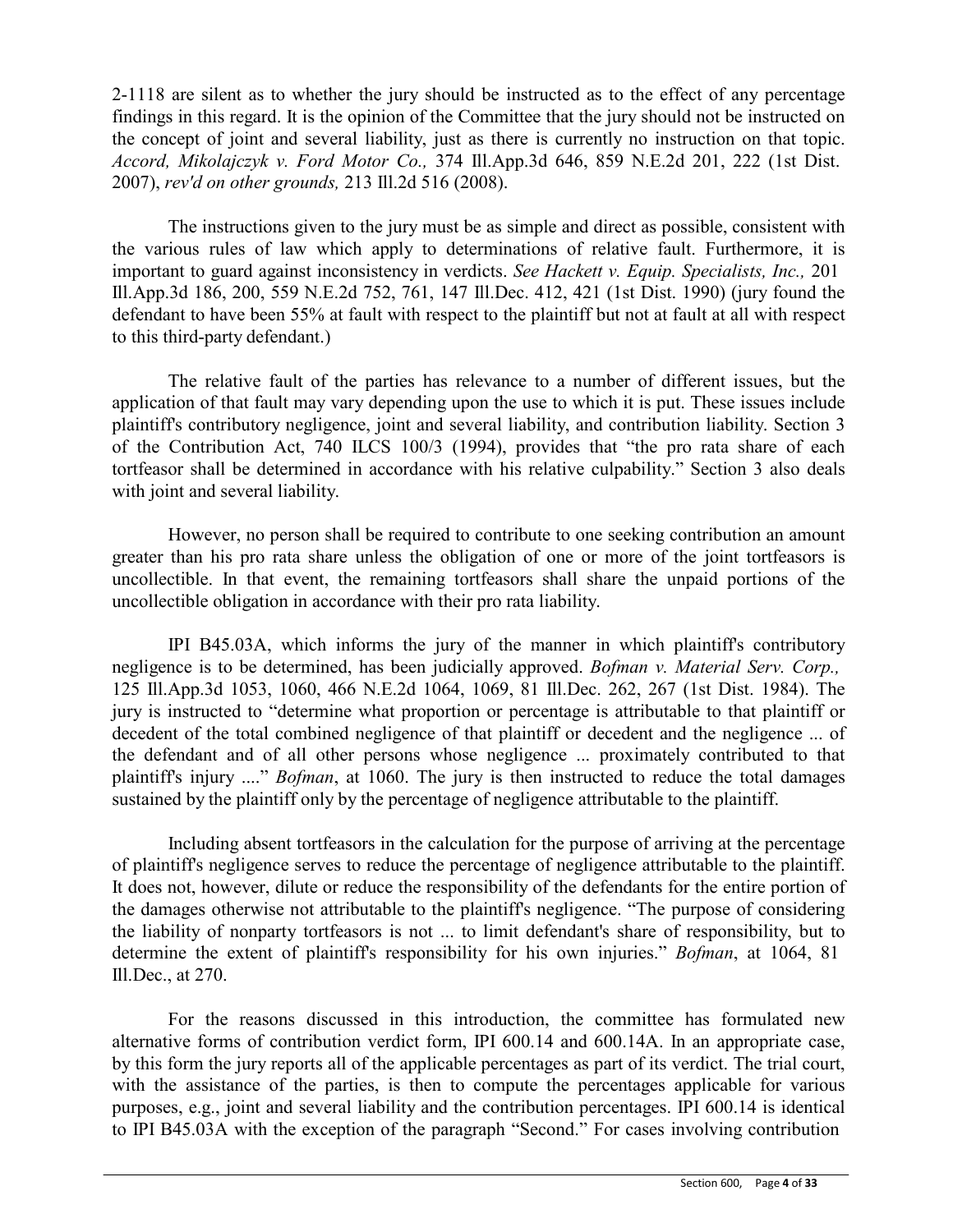claims among defendants, tried concurrently with the plaintiff's claim, use IPI B45.03A or B45.03A2 instead of IPI 600.14 or 600.14A. The Notes on Use found at IPI B45.03A contain illustrative examples and calculations. In those cases where a party has a role as both a plaintiff and a defendant, the percentage of negligence which is determined for that person's comparative negligence is not necessarily equivalent to the percentage of negligence found in the contribution equation. *Ogg v. Coast Catamaran Corp.,* 141 Ill.App.3d 383, 490 N.E.2d 111, 95 Ill.Dec. 638 (4th Dist. 1986); *Laue v. Leifheit,* 120 Ill.App.3d 937, 458 N.E.2d 622, 76 Ill.Dec. 222 (2d Dist. 1983), *rev'd on other grounds*, 105 Ill.2d 191, 473 N.E.2d 939, 85 Ill.Dec. 340 (1984); *Carter v. Chicago & Ill. Midland Ry. Co.,* 140 Ill.App.3d 25, 487 N.E.2d 1267, 94 Ill.Dec. 390 (4th Dist. 1986). The rationale behind those holdings is that an injured party's negligence relates only to a lack of due care for his own safety while the defendant's negligence relates to a lack of due care for the safety of others. The courts have stated that a defendant's negligence is tortious but that an injured party's contributory negligence is not.

Using IPI 600.14 or 600.14A(Verdict Form A in this series), the jury can find and report all applicable percentages and after the verdict the trial and appellate courts can calculate the appropriate results based upon the decisions made then as to the substantive law. *See Larsen v. Wis. Power & Light,* 120 Wis.2d 508, 355 N.W.2d 557 (1984).

Further caution is given that in an appropriate case, a defendant might attempt to be found only severally liable but yet not wish to seek contribution. Either B45.03A or B45.03A2 should be used in that situation.

*Ready v. United/Goedecke Services, Inc.,* 232 Ill.2d 369, 385 (2008) held that the percentage fault of defendants who settled before trial is not part of the calculation of modified joint and several liability under 735 ILCS 5/2-1117: "We hold that section 21117 does not apply to good-faith settling tortfeasors who have been dismissed from the lawsuit." However, if the issue of plaintiff's contributory fault will be decided by the jury, parties who settled before trial should be listed on the verdict form because the settlors' percentage of fault must be considered to determine the extent of plaintiff's responsibility for his injuries. *Smith v. Central Ill. Pub. Serv. Co.,* 176 Ill.App.3d 482, 496 (4th Dist. 1988).

The necessity for and value of the use of computational verdict forms was strongly emphasized by the Appellate Court, Fourth District:

Some prior decisions of this court and the appellate courts of other districts hold that failure to provide the jury with computational verdict forms in comparative negligence cases is not reversible error .... [However,] [t]he use of such verdict forms allows for the correction of jury errors, forces detailed consideration of the case by the jury, and enables the trial court to avoid using long, complicated jury instructions which would invite reversible error.

Where, as in this case, counsel fail to tender proper computational verdict forms, the court should direct counsel to do so; if the court finds their product to be unsatisfactory, then it is the duty of the court *sua sponte* to provide the jury with such verdict forms. Further, in bench trials, we suggest that the trial court make the same findings on the record which are required by computational verdict forms. [Citation omitted]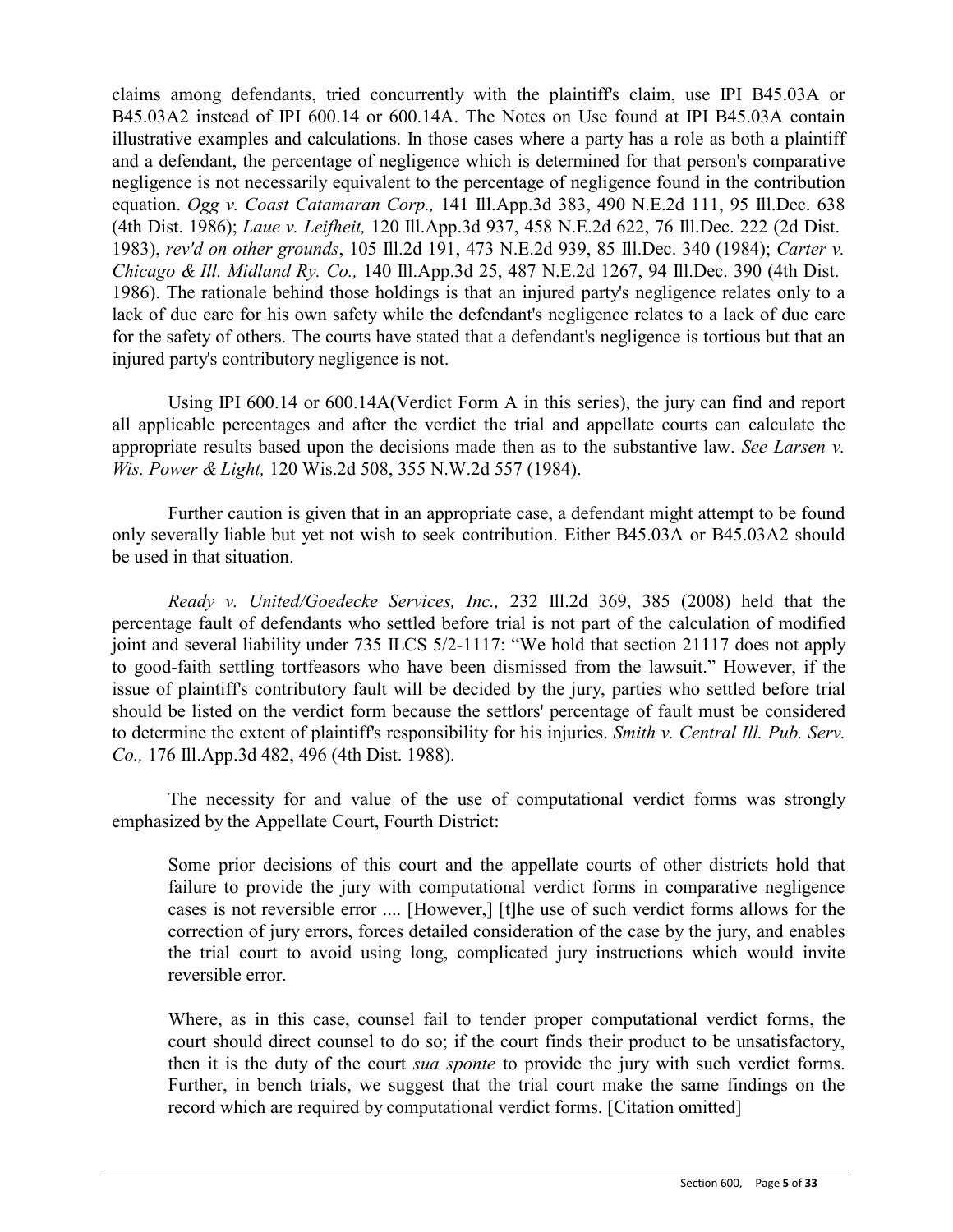In suggesting the use of computational verdict forms in all jury cases where comparative fault is an issue, we are mindful that it generally is not incumbent upon the trial court to give jury instructions on its own motion. [Citation omitted] The Illinois Supreme Court has, however, recognized that there may be exceptions to this rule where "special circumstances" exist. [Citation omitted] The necessity of safeguarding the process of effective review of apportionment of fault is the type of "special circumstance" which justifies a departure from the principle that courts generally have no duty to instruct the jury in a manner not requested by any of the parties; this is likewise the basis of our suggestion that in bench trials comparable findings be made of record. *Johnson v. O'Neal*, 216 Ill.App.3d 975, 985-86, 576 N.E.2d 486, 493-94, 159 Ill.Dec. 817, 824-25 (4th Dist. 1991).

## **AVAILABILITY OF 100% CONTRIBUTION**

In *Doyle v. Rhodes,* 101 Ill.2d 1, 461 N.E.2d 382, 77 Ill.Dec. 759 (1984), the court suggested that there may be instances in which one tortfeasor may receive indemnity or 100% contribution from another. The court indicated that a right of total contribution might exist under circumstances, not before the court in that case, where evidence shows that, if one of the tortfeasors had complied with a safety statute, compliance would have prevented the other tortfeasor from engaging in his "negligent" act. The court also suggested, in *American Nat'l Bank & Tr. Co. v. Columbus--Cuneo--Cabrini Med. Ctr.,* 154 Ill.2d 347, 353-54, 609 N.E.2d 285, 288-89, 181 Ill.Dec. 917, 920-21 (1992), that "in a true action for indemnification arising from vicarious liability, application of the theory of contribution should achieve a result identical to that of implied indemnity--apportionment to the indemnitor of 100% of the fault for the plaintiff's injuries." But, according to the court:

The statutory contribution scheme is premised on fault-based considerations. As such, it is theoretically 'ill-suited to the task of addressing' quasi-contractual relationships (citation omitted). In cases of vicarious liability, there is only a basis for indemnity, not for apportionment of damages as between the principal and agent (citation omitted). Only the agent is at fault in fact for the plaintiff's injuries (citation omitted). The viability of implied indemnity in the quasi-contractual situation insures that a blameless principal cannot be found legally accountable. We therefore hold that common law implied indemnity was not abolished by the Contribution Act in quasicontractual relationships involving vicarious liability. *American Nat. Bank & Tr. Co. v. Columbus--Cuneo--Cabrini Medical Center*, 154 Ill.2d 347, 353-54, 609 N.E.2d 285, 288-89, 181 Ill.Dec. 917, 920-21 (1992).

*Hackett v. Equip. Specialists, Inc.,* 201 Ill.App.3d 186, 559 N.E.2d 752, 147 Ill.Dec. 412 (1st Dist. 1990), held that 100% contribution was inappropriate under the circumstances of that case. In *Hackett,* the defendant manufacturer of a corn husking system which injured the plaintiff brought a third-party complaint seeking contribution from the plaintiff's employer who had failed to provide a safety guard. The jury found defendant liable to plaintiff, finding that plaintiff had assumed 45% of the risk, and attributing 55% of the fault to defendant. In resolving the third-party claim, the jury apportioned 100% liability to the third-party defendant employer and zero percent to the third-party plaintiff. The appellate court reversed and remanded the case for a new trial, explaining that a tortfeasor's liability is predicated upon his culpability to the plaintiff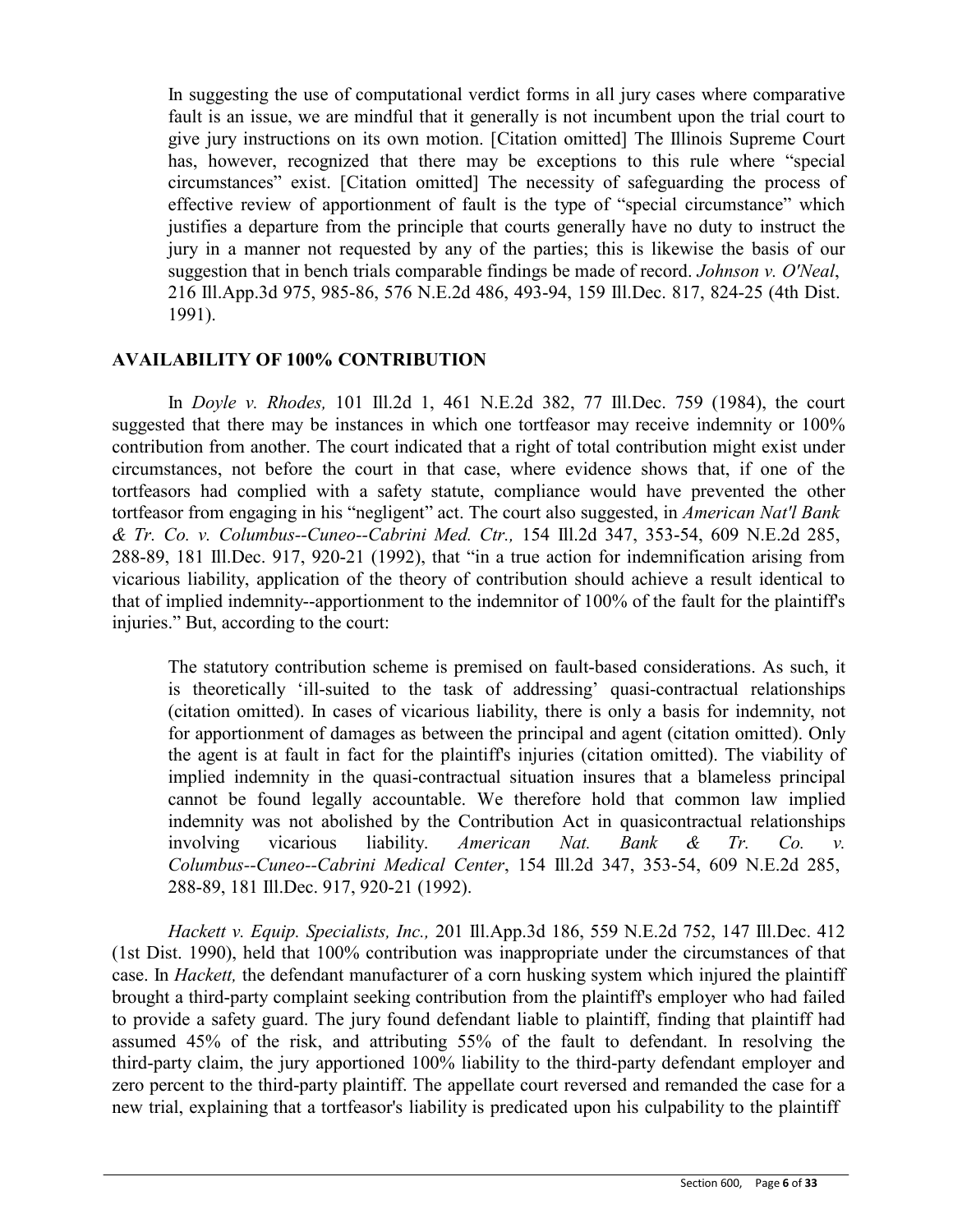and that culpability does not disappear when that tortfeasor proceeds against another. The verdicts were inconsistent, so a new trial was necessary.

# **INDEMNITY**

Before Skinner, there were three types of indemnity in Illinois: (1) implied indemnity based on qualitative differences in the relative fault of the parties (i.e. "active-passive" or "major-minor" fault), which was the most common theory of third-party recovery; (2) indemnity by operation of law or quasi-contractual indemnity, such as where a principal may seek indemnity from an agent whose tortious conduct caused the principal to be vicariously liable; and (3) express indemnity--i.e., where the parties' contract expressly provides that one party will indemnify another under specified circumstances.

Common law implied indemnity was not abolished by the Contribution Act if the parties' liability to plaintiff is based solely upon vicarious liability. *American Nat'l Bank & Tr. Co. v. Columbus--Cuneo--Cabrini Med. Ctr.,* 154 Ill.2d 347, 609 N.E.2d 285, 181 Ill.Dec. 917 (1992); *Faier v. Ambrose & Cushing, P.C.,* 154 Ill.2d 384, 609 N.E.2d 315, 182 Ill.Dec. 12 (1993).

Examples of pre-tort relationships which give rise to a duty to indemnify include: lessor and lessee; employer and employee; owner and lessee; and master and servant. *Coleman v. Franklin Boulevard Hosp.,* 227 Ill.App.3d 904, 908, 592 N.E.2d 327, 329, 169 Ill.Dec. 840, 842 (1st Dist. 1992); *Kemner v. Norfolk & W. Ry.,* 188 Ill.App.3d 245, 250, 544 N.E.2d 124, 127, 135 Ill.Dec. 767, 770 (5th Dist. 1989).

The IPI instructions applicable in indemnity cases begin at 500.00.

# **EQUITABLE APPORTIONMENT**

Equitable apportionment differs from both indemnity and contribution. While contribution deals with the apportionment of damages based on joint liability for the same injury, equitable apportionment focuses on liability for separate and distinct injuries to the injured person. The leading case illustrating this doctrine is *Gertz v. Campbell,* 55 Ill.2d 84, 302 N.E.2d 40 (1973), where the defendant responsible for the plaintiff's fractured leg sought reimbursement from a physician for that part of the plaintiff's damages attributable to the alleged negligence of the physician. Under applicable tort law, defendant was subject to liability for all of plaintiff's damages, including the amputation for which the doctor was responsible; therefore, the court held that the defendant, third-party complainant, had a right to bring an action against the physician for the damages to the plaintiff attributable to the malpractice under the doctrine of equitable apportionment. *See also Burke v. 12 Rothschild's Liquor Mart,* 148 Ill.2d 429, 437-38, 593 N.E.2d 522, 525-26, 170 Ill.Dec. 633, 636-37 (1992) (explaining that *Gertz* applies where there are separate and distinct injuries for which the defendants could not be held jointly liable.) It has been held that equitable apportionment is not available to an intentional tortfeasor. *Neuman v. City of Chicago,* 110 Ill.App.3d 907, 443 N.E.2d 626, 66 Ill.Dec. 700 (1st Dist. 1982).

*Cram v. Showalter,* 140 Ill.App.3d 1068, 489 N.E.2d 892, 95 Ill.Dec. 330 (2d Dist. 1986), extended the reasoning in *Gertz.* There, a release of one party responsible for the injury, did not, in the absence of specific language, preclude an equitable apportionment action by the injured party against a subsequent treating physician where the tortious conduct resulted in a separate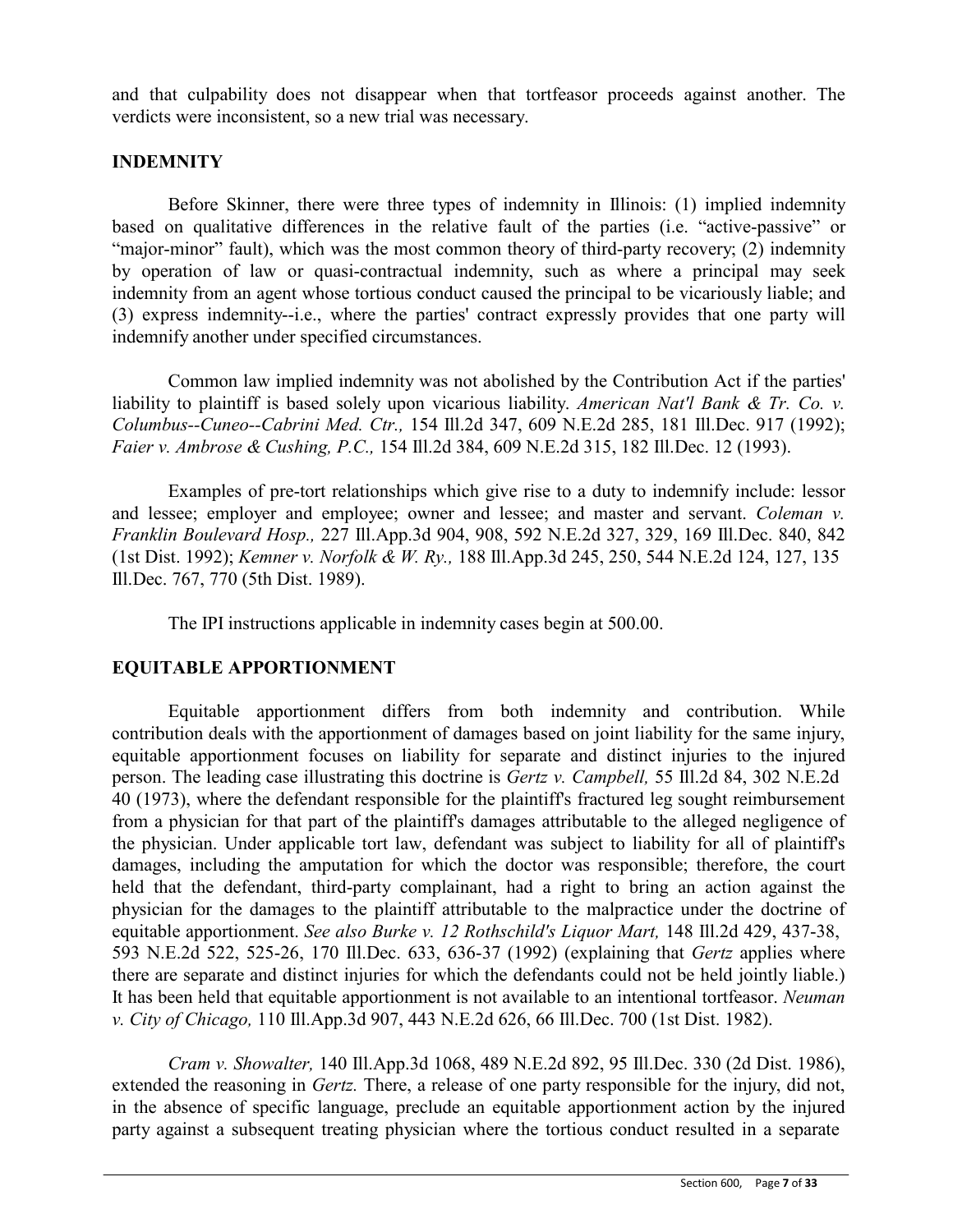and distinct injury, and plaintiff had not been fully compensated for the injury. *But see O'Keefe v. Greenwald,* 214 Ill.App.3d 926, 574 N.E.2d 136, 158 Ill.Dec. 342 (1st Dist. 1991) (finding the injury by the physician not to be separate and distinct.)

In *Mayhew Steel Prod., Inc. v. Hirschfelder,* 150 Ill.App.3d 328, 331, 501 N.E.2d 904, 907, 103 Ill.Dec. 587, 590 (5th Dist. 1986), the Appellate Court, Fifth District, disagreed with the Cram court's statement that an original tortfeasor can bring an action to be indemnified for the damage attributable to a subsequent tortfeasor. According to the court, the Contribution Act replaces the common-law concept of equitable apportionment. *See also Cleggett v. Zapianin,* 187 Ill.App.3d 872, 543 N.E.2d 892, 135 Ill.Dec. 324 (1st Dist. 1989).

The medical malpractice statute of limitation and repose, 735 ILCS 5/13-212, 13212(a) (1994), applies to equitable actions in general and equitable apportionment in particular. In *Pederson v. West,* 205 Ill.App.3d 200, 562 N.E.2d 578, 150 Ill.Dec. 48 (1st Dist. 1990), the court found that it was immaterial whether the third-party complaint was for "contribution" or "equitable apportionment," and dismissed the complaint as time barred.

*Introduction revised January 2010.*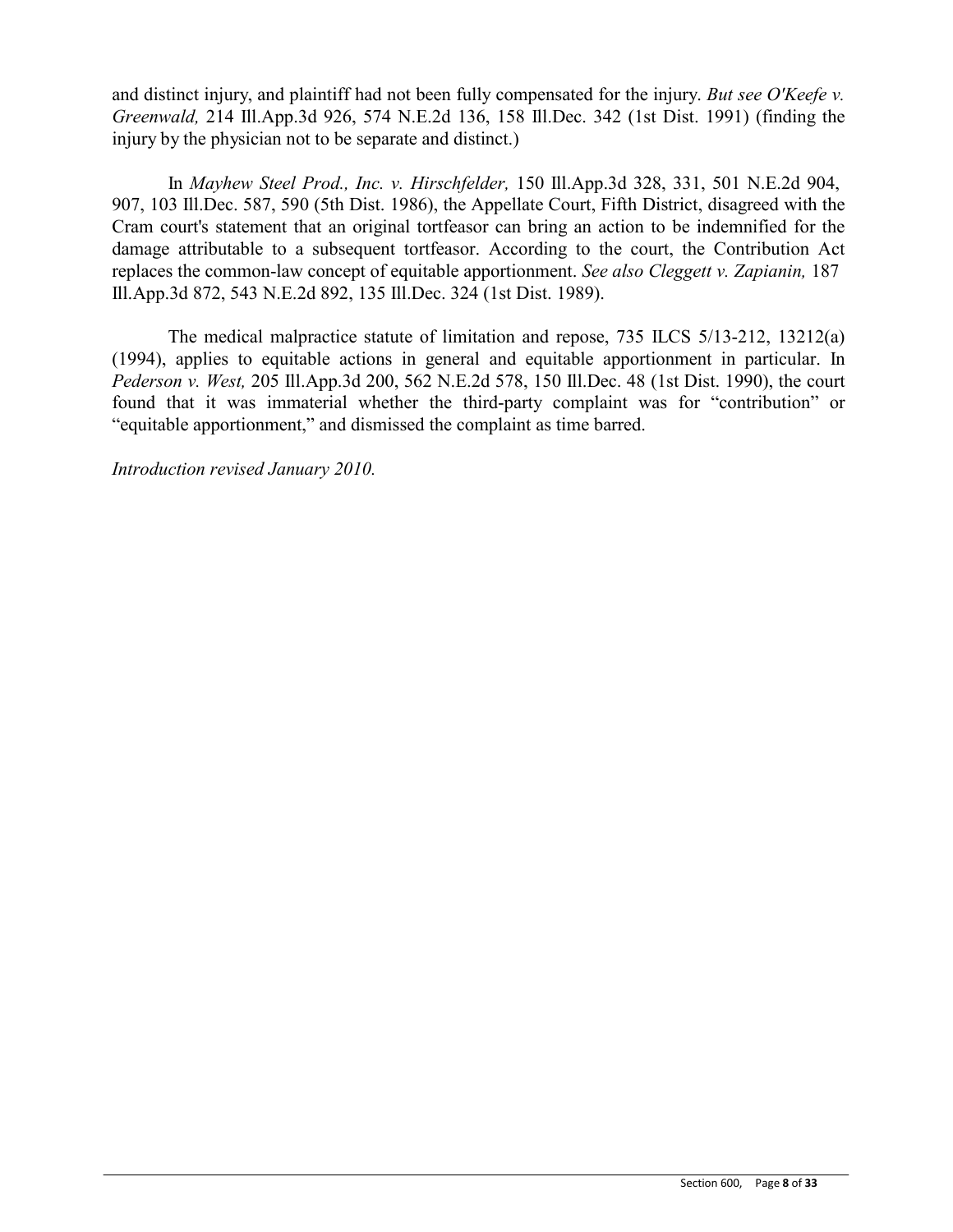### **600.01 Apportionment of Responsibility--Contribution--General Statement of Law**

One who [is required to pay] [may be required to pay] [has paid] money for causing injury to another may be entitled to contribution for a percentage of that sum from a third-party. The circumstances under which such contribution is permitted will be explained to you in the following instructions.

*Notes and Comment revised January 2010.*

## *Notes on Use*

If this instruction applies to fewer than all counts, it should be so limited by an introductory phrase.

An action for contribution is available against alleged tortfeasors whose liability is based on theories other than, or in addition to, negligence--e.g., strict liability in tort. The following series of contribution instructions were drafted for use in tort cases. An intentional tortfeasor may not recover contribution, but a reckless tortfeasor may recover contribution. *Ziarko v. Soo Line R.R. Co.,* 161 Ill.2d 267, 280 (1994).

One of the modifications required will be the substitution of an appropriate term in lieu of the terms "negligence" and "fault," such as the term "responsibility" or "legal responsibility." Those terms were selected as alternatives to "negligence" and "fault" because they are broad and meet the problem described in the dissenting opinions in the *Skinner* decision. *See also Heinrich v. Peabody Int'l Corp.,* 99 Ill.2d 344, 349 (1984) and *Mikolajczyk v. Ford Motor Co.,* 373 Ill.App.3d 646, *rev'd on other grounds,* 231 Ill.2d 516 (2008).

That strict liability is not based on fault is well recognized. In *Suvada v. White Motor Co.*  (1965), 32 Ill.2d 612, 210 N.E.2d 182, where this State adopted the doctrine as well as section 402A of the Restatement (Second) of Torts (1965), such considerations as public interest in human life and health, the manufacturer's solicitations to purchase, and the justice of imposing liability on one who creates the risk and reaps the profit, are described as the motivating forces for the adoption of the doctrine.

\* \* \*

Under strict liability, responsibility is imposed because of the character of the product, not because of fault. *Skinner v. Reed-Prentice Div. Package Mach. Co.,* 70 Ill.2d at 24-26, 15 Ill.Dec. at 839-40.

The committee concluded that the terms "responsibility" or "legal responsibility" are readily understandable and do not require definition.

In addition to this substitution, other modifications may be necessary to accommodate any other theory or theories.

If indemnity is also sought, see the indemnity instructions in the 500-series.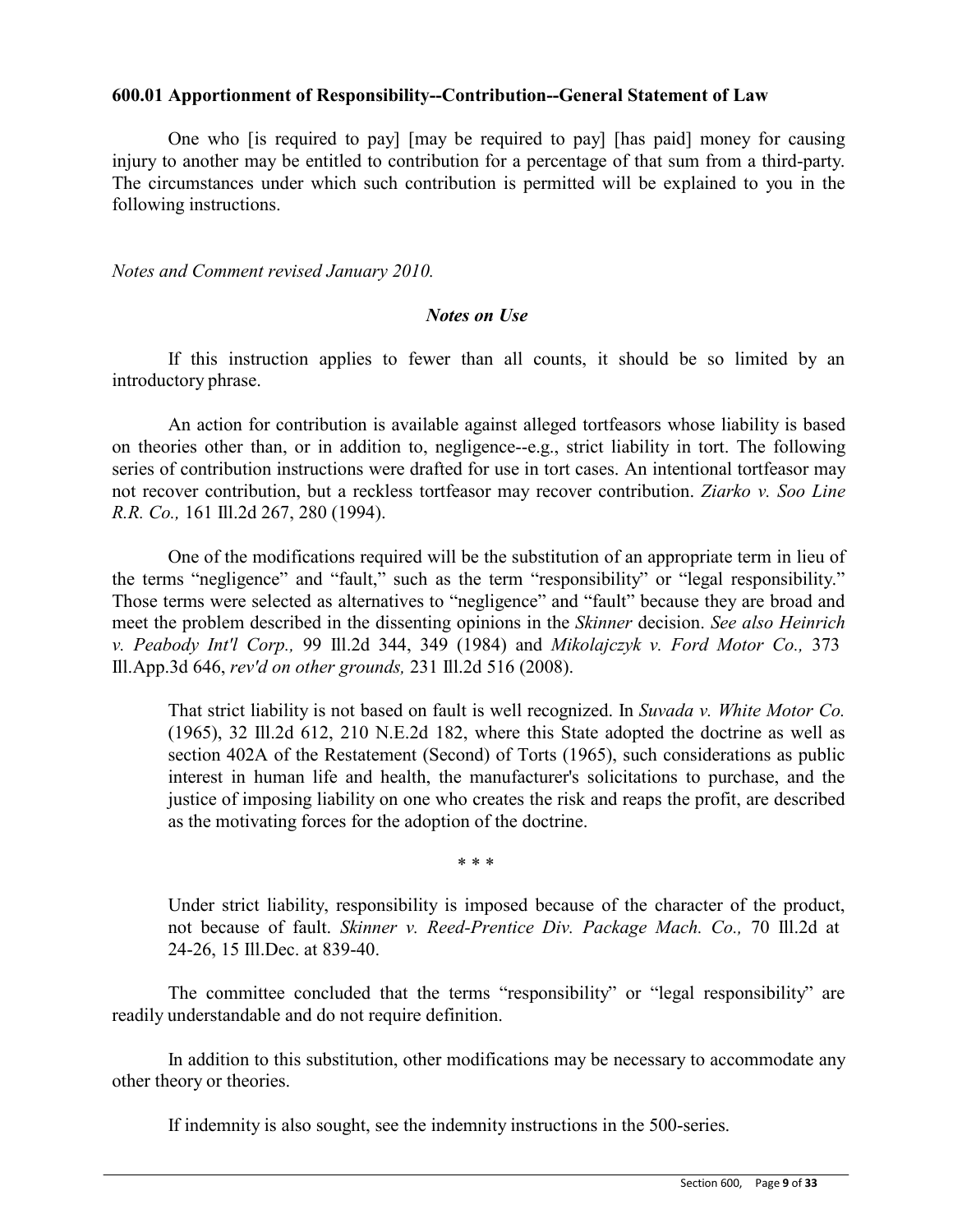### *Comment*

The amount of the settlement or the judgment determines the amount of the common liability to the plaintiff which will be allocated among the contribution parties. *Mallaney v. Dunaway,* 178 Ill.App.3d 827, 533 N.E.2d 1114, 128 Ill.Dec. 26 (3d Dist. 1988). Where there has been a post-verdict settlement, it is the good-faith settlement amount that represents the common liability, not the verdict amount. *Ziarko v. Soo Line R.R. Co.,* 161 Ill.2d 267, 286-288 (1994). Punitive damages are not subject to contribution. *Hall v. Archer-Daniels-Midland Co.,* 122 Ill.2d 448, 524 N.E.2d 586, 120 Ill.Dec. 556 (1988).

No Illinois court has as yet addressed the question of whether a contribution defendant's pro rata liability includes any fault attributable to an absent (non-party) tortfeasor. The Contribution Act makes the contribution defendant responsible only for his "pro rata share of the common liability." The instructions in this chapter may have to be modified depending upon the development of case law on this issue.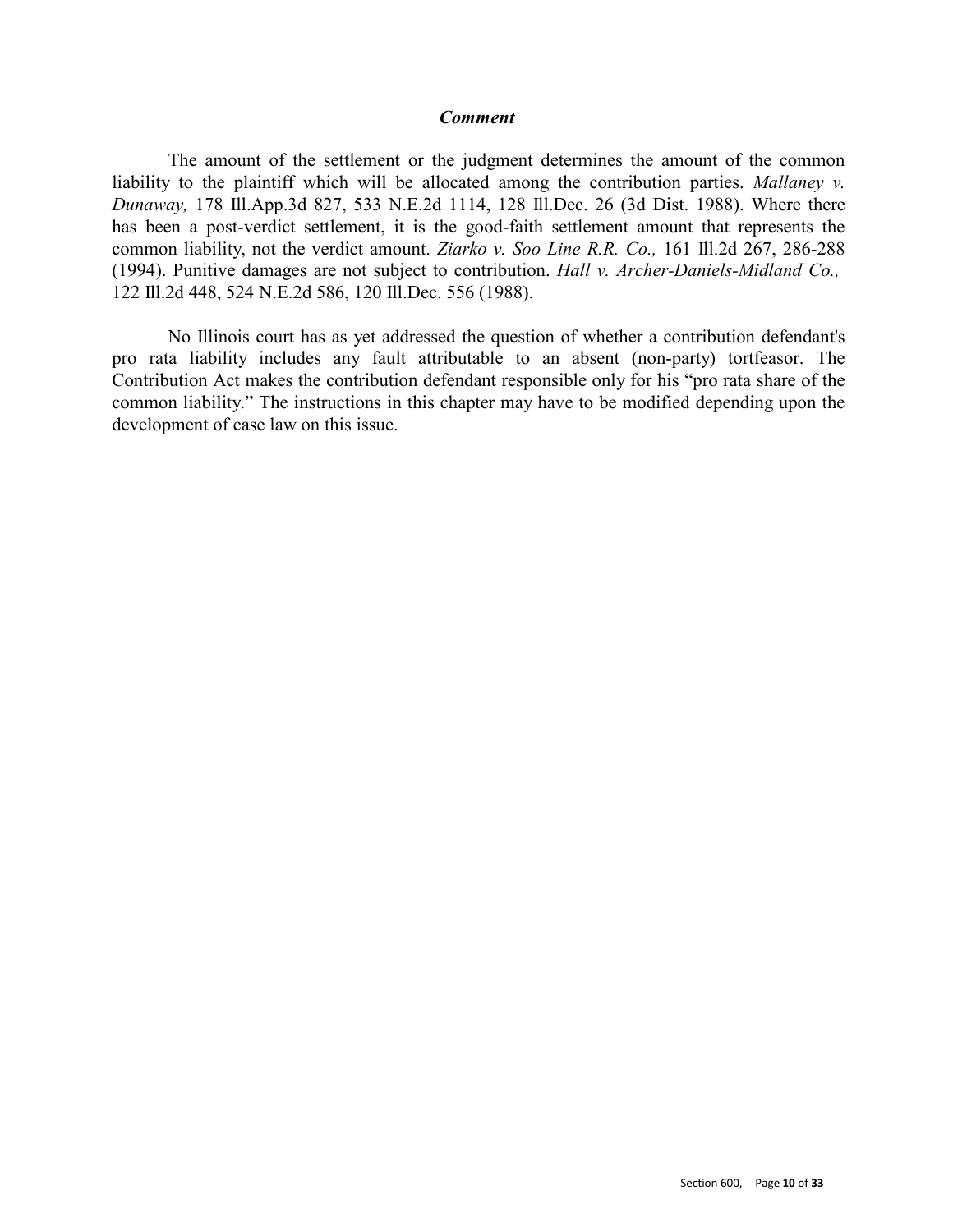# **600.02 Apportionment of Responsibility--Complaint and Claims for Contribution Tried Concurrently (Same Issues)**

If you find that [any of the defendants][the defendant] [are] [is] legally responsible for proximately causing plaintiff's [injuries] [damages], then you must apportion damages by determining the relative degree of legal responsibility of each [person] [and] [entity] named or described on the Verdict Form.

In making that determination, you should consider the degree to which the [condition of the product] [and] [person's] [and] [entity's] conduct proximately caused plaintiff's [injuries] [damages].

In your verdict form, you will state the percentage of legal responsibility of each of the [persons] [and] [entities] named on the verdict form. The total of these percentages must add up to 100%.

*Notes and Comment revised January 2010.*

### *Notes on Use*

This instruction should be used for all cases where contribution actions are tried concurrently with plaintiff's primary suit. It should also be used in cases where issues arising under 735 ILCS 5/2-1117 need to be decided. This instruction can be used with complaints or third-party complaints having theories of liability other than negligence. Appropriate bracketed phrases should be utilized to reflect the legal theories at issue.

This instruction is intended for use in conjunction with a contribution form of verdict, IPI 600.14 or 600.14A. The trial court should determine as a matter of law which persons or entities should be named on the form of verdict for purposes of allocating fault. Under 735 ILCS 5/2-1117, fault can be allocated among plaintiff, defendant, and third-party defendants other than plaintiff's employer. *See* Comment to IPI 600.14 (form of verdict).

Issues and burden of proof instructions should be used to advise the jury of the claims of the parties and the respective burdens of proof.

### *Comment*

This form of instruction is a change from the prior version. The changes were intended to simplify the instruction and to make the second paragraph consistent with case law concerning apportionment of fault.

This form of instruction was used in *Mikolajczyk v. Ford Motor Co.,* 369 Ill.App.3d 78, 859 N.E.2d 201 (1st Dist. 2006), *rev'd on other grounds,* 231 Ill.2d 516 (2008). It was drafted to conform to *Skinner v. Reed-Prentice,* 70 Ill.2d 1, 14 (1977) and *Heinrich v. Peabody,* 99 Ill.2d 344, 349 (1984).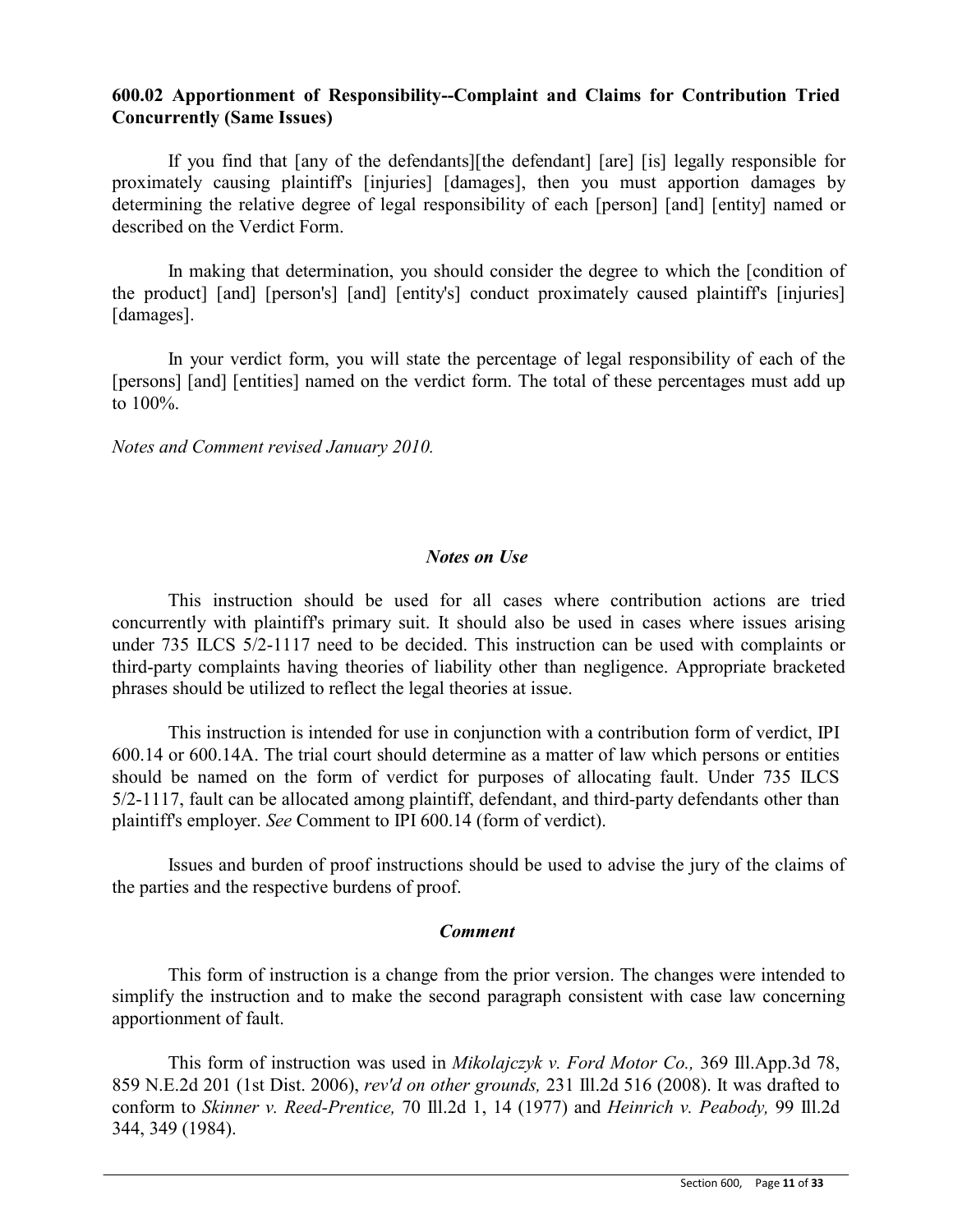If there is an action brought by an injured person, then the contribution claim *must* be asserted by counterclaim or third-party claim in that action. *Laue v. Leifheit,* 105 Ill.2d 191 (1984). *Laue* does not address the right to contribution when a suit is settled before defendant files a contribution action.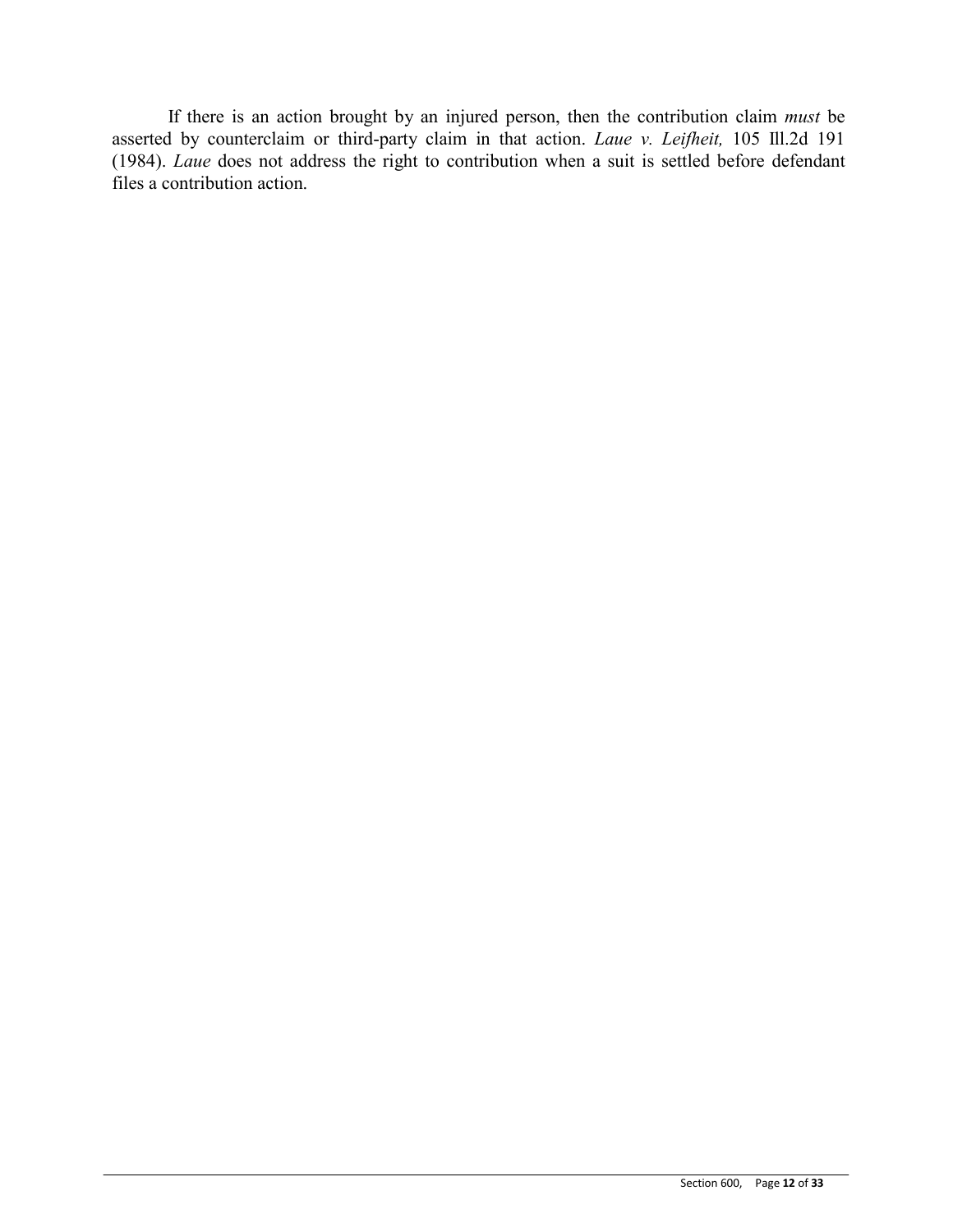## **600.03 Apportionment of Responsibility--Complaint and Claims for Contribution Tried or Submitted Consecutively to Same Jury (Same Issues)**

You have found that defendant(s) [is] [are] liable to . You must now apportion damages by determining, under the instructions already given you in case, the relative degree of legal responsibility of [each of those defendant's][and] [any persons identified in the verdict form] for [injuries] [and] [damages].

In making that determination, you should consider the degree to which the [condition of the product] [and] [person's] [and] [entity's] conduct proximately caused plaintiff's [injuries] [damages].

In your verdict, you will state the percentage of fault of each person identified on the form of verdict and the total of those percentages must add up to 100%.

*Instruction, Notes and Comment revised January 2010.*

### *Notes on Use*

This instruction should be used when any contribution claims--whether counterclaims between original defendants or third-party claims--are tried consecutively to the same jury which has awarded damages to the plaintiff. All relevant instructions from the primary action should be submitted to the jury.

The jury should receive new issues and burden of proof instructions on each counterclaim or third-party claim with appropriate supporting instructions as to the theories of liability presented.

This instruction is intended for use in conjunction with one of the contribution verdict forms, IPI 600.14 or 600.14A. The trial court should determine as a matter of law which parties (or non-parties) should be named on the form of verdict for purposes of allocating fault. See Comment to IPI 600.14.

### *Comment*

This form of instruction is a change from the prior version. The changes were intended to simplify the instruction and to make the second paragraph consistent with case law concerning apportionment of fault under contribution law.

The language in the second paragraph of this instruction was used in *Mikolajczyk v. Ford Motor Co.,* 369 Ill.App.3d 78, 859 N.E.2d 201 (1st Dist. 2006), *reve'd on other grounds,* 231 Ill.2d 516 (2008). It was drafted to conform to *Skinner v. Reed-Prentice,* 70 Ill.2d 1, 14 (1977) and *Heinrich v. Peabody,* 99 Ill.2d 344, 349 (1984).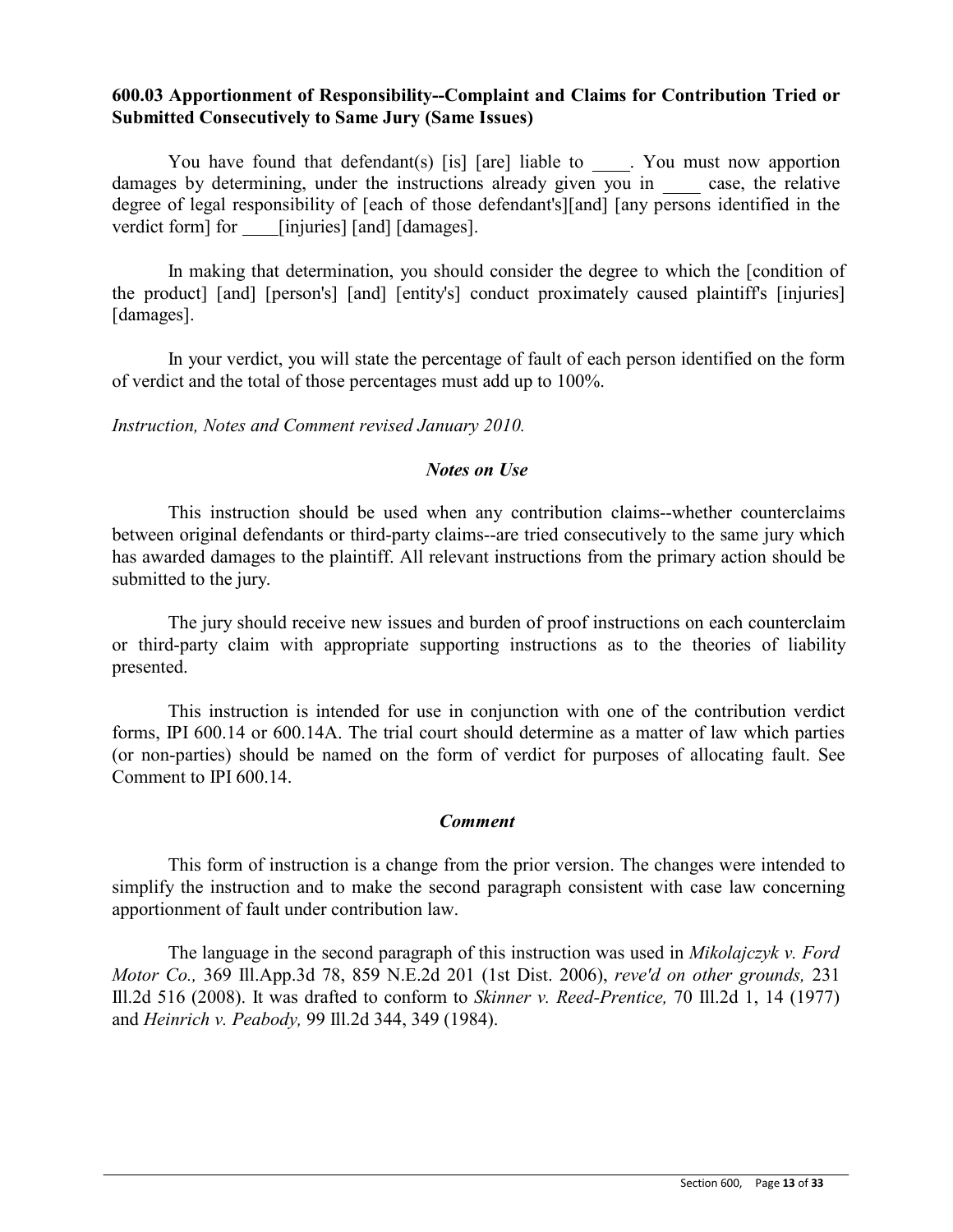# **600.04 Issues--Apportionment of Responsibility--Third-Party Complaint Tried and Submitted Concurrently**

[1] In addition to the claim of  $\_\_\_\_$  against  $\_\_\_\_\$  makes a claim against  $\_\_\_\_\$ . claims that if he is liable to  $\qquad$  for damages, then he is entitled to contribution from  $\qquad$  for a percentage of those damages.

[2] If you find [ ] [one or more defendants] liable to find the you must consider the claim for contribution by [iiin] [each such defendant].

[3] claims that was negligent in one or more of the following respects:

[*Set forth in simple form, without undue emphasis or repetition, those allegations of the third-party complaint as to the conduct of the third-party defendant which have not been withdrawn or ruled out by the court and which are supported by evidence.*]

further claims that one or more of the foregoing was a proximate cause of 's [injuries] [and] [damages].

[4] [denies that he did any of the things claimed by ;] [denies that he was negligent (in doing any of the things claimed by \_\_\_\_\_\_);] [and denies that any claimed act or omission on the part of was a proximate cause of was is (injuries) (and) (damages)].

[5] [ also asserts the following affirmative defense(s):

(*Set forth in simple form without undue emphasis or repetition those affirmative defenses in the third-party answer which have not been withdrawn or ruled out by the court and are supported by the evidence.*)]

[6] [ denies (that) (those) affirmative defense(s).]

*Notes and Comment revised January 2010.*

### *Notes on Use*

This instruction is to be used where parties who were not sued by the plaintiff are brought into the suit in a claim for contribution.

If the right of contribution is based on a theory other than negligence, the instruction should be modified as necessary. *See* Notes on Use to IPI 600.01.

As used in this instruction, the term "affirmative defense(s)" refers *only* to the traditional affirmative defenses that operate as a *complete bar* to recovery--for example, statute of limitations, release, and satisfaction. *See* 735 ILCS 5/2-613(d) (1994). Do *not* include comparative negligence or other comparative fault in the paragraphs referring to affirmative defenses, even if comparative negligence or comparative fault are referred to as affirmative defenses in the pleadings. Comparative negligence or comparative fault only reduces damages; neither has any effect on liability.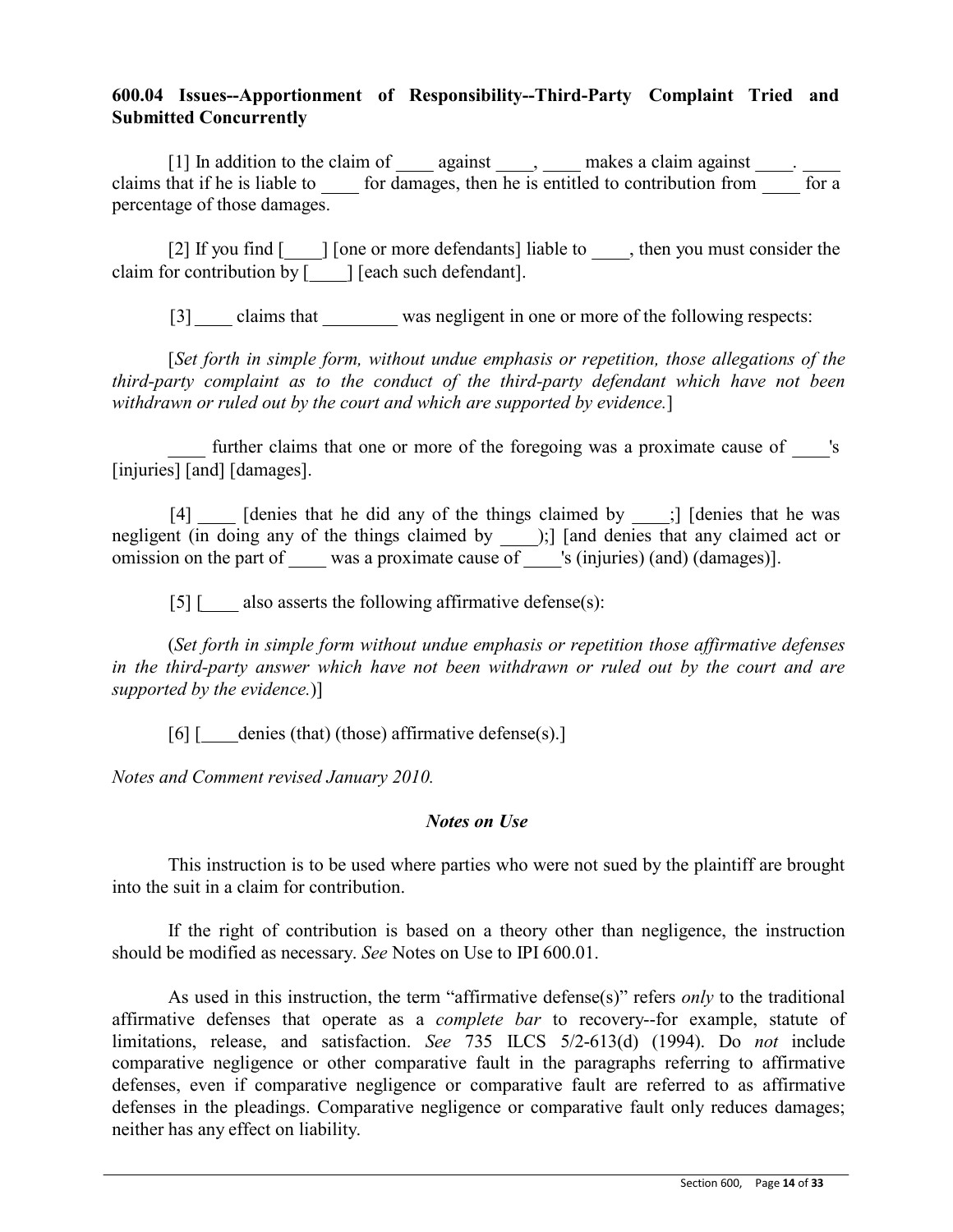### *Comment*

If there is an action brought by the injured person(s), then the contribution claim *must* be asserted by counterclaim or third-party claim in that action. *Laue v. Leifheit,* 105 Ill.2d 191, 473 N.E.2d 939, 85 Ill.Dec. 340 (1984). *Laue* does not address the right to contribution when a suit is filed but settled before judgment. *See* Introduction.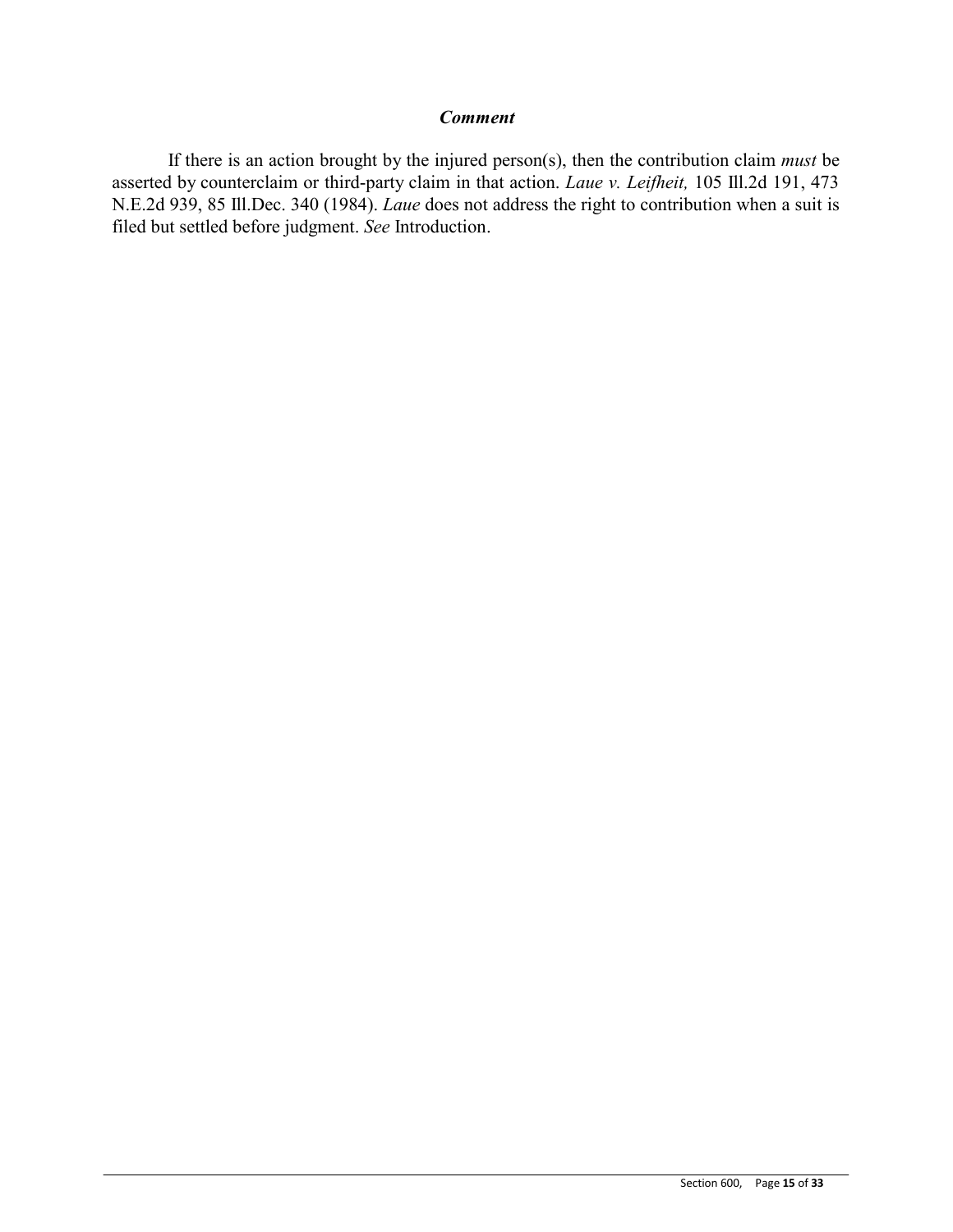# **600.05 Issues--Apportionment of Responsibility--Separate or Third-Party Complaint Tried and Submitted Consecutively to Same Jury**

[1] You have found that [is] [are] liable to . You must now decide 's claim that he is entitled to contribution from for a percentage of the damages awarded to.

[2] claims that was also negligent in one or more of the following respects:

[*Set forth in simple form, without undue emphasis or repetition, those allegations of the third-party complaint as to the conduct of the third-party defendant which have not been withdrawn or ruled out by the court and which are supported by the evidence.*]

further claims that one or more of the foregoing was a proximate cause of 's [injuries] [and] [damages].

[3] [denies that he did any of the things claimed by \_\_\_\_;] [denies that he was negligent (in doing any of the things claimed by );] [and denies that any claimed act or omission on the part of was a proximate cause of was is (injuries) (and) (damages)].

[4]  $\lceil 4 \rceil$  also asserts the following affirmative defense(s):

(*Set forth in simple form, without undue emphasis or repetition, those affirmative defenses in the third-party answer which have not been withdrawn or ruled out by the court and which are supported by the evidence.*)]

[5] [ denies (that) (those) affirmative defense(s).]

*Notes and Comment revised January 2010.*

# *Notes on Use*

All relevant instructions submitted in the prime action should be resubmitted to the jury.

This instruction is to be used where parties who were not sued by the plaintiff are brought into the suit in a claim for contribution.

If the right of contribution is based on a theory other than negligence, the instruction should be modified as necessary. *See* Notes on Use to IPI 600.01.

In this instruction, use only the parties' names; do *not* refer to their pleading status (i.e., plaintiff, counterplaintiff, etc.).

As used in this instruction, the term "affirmative defense(s)" refers *only* to the traditional affirmative defenses that operate as a *complete bar* to recovery--for example, statute of limitations, release, and satisfaction. *See* 735 ILCS 5/2-613(d) (1994). Do *not* include comparative negligence or other comparative fault in the paragraphs referring to affirmative defenses, even if comparative negligence or comparative fault are referred to as affirmative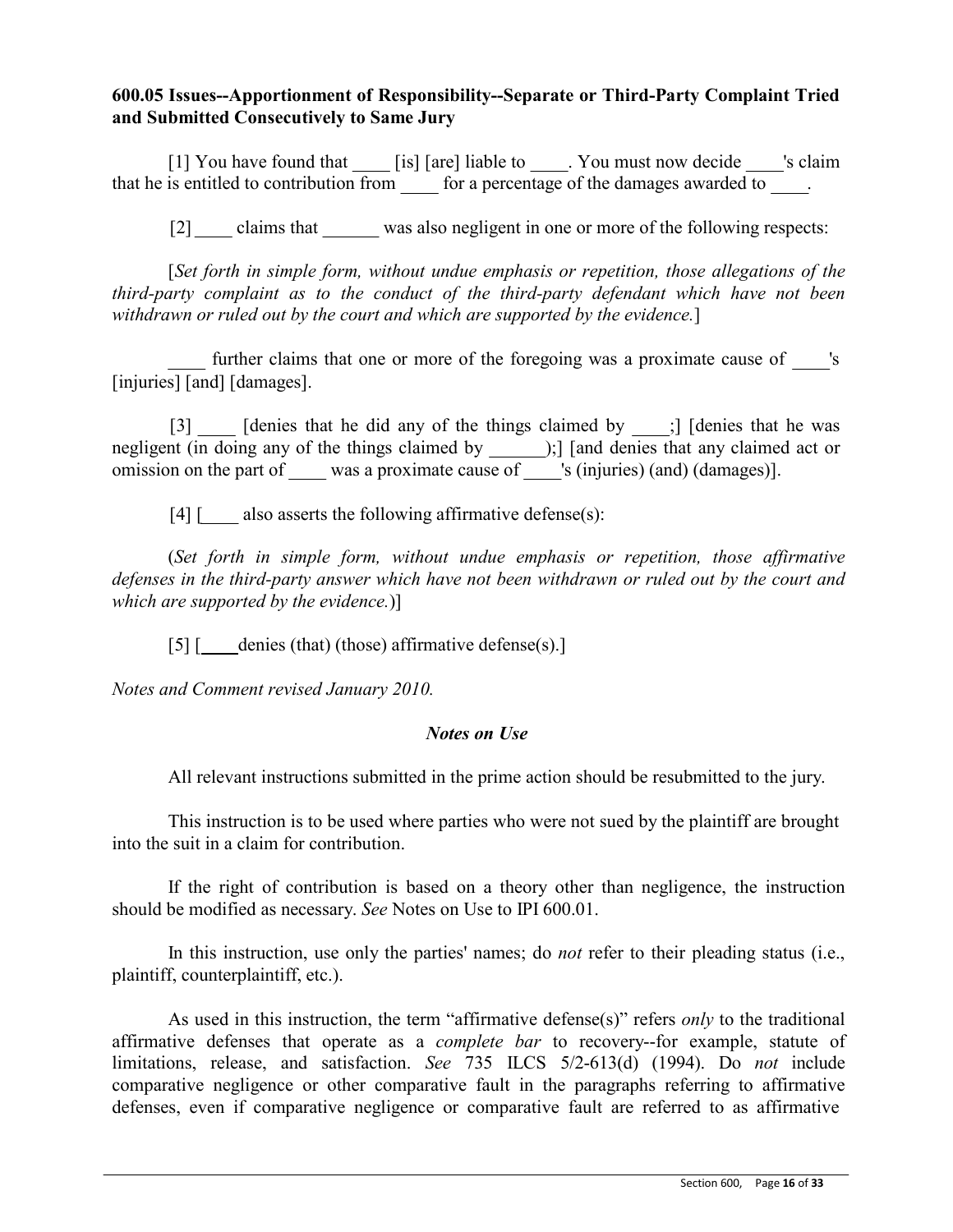defenses in the pleadings. Comparative negligence or comparative fault only reduces damages; neither has any effect on liability.

# *Comment*

If there is an action brought by the injured person(s), then the contribution claim *must* be asserted by counterclaim or third-party claim in that action. *Laue v. Leifheit,* 105 Ill.2d 191, 473 N.E.2d 939, 85 Ill.Dec. 340 (1984). *Laue* does not address the right to contribution when a suit is filed but settled before judgment. *See* Introduction.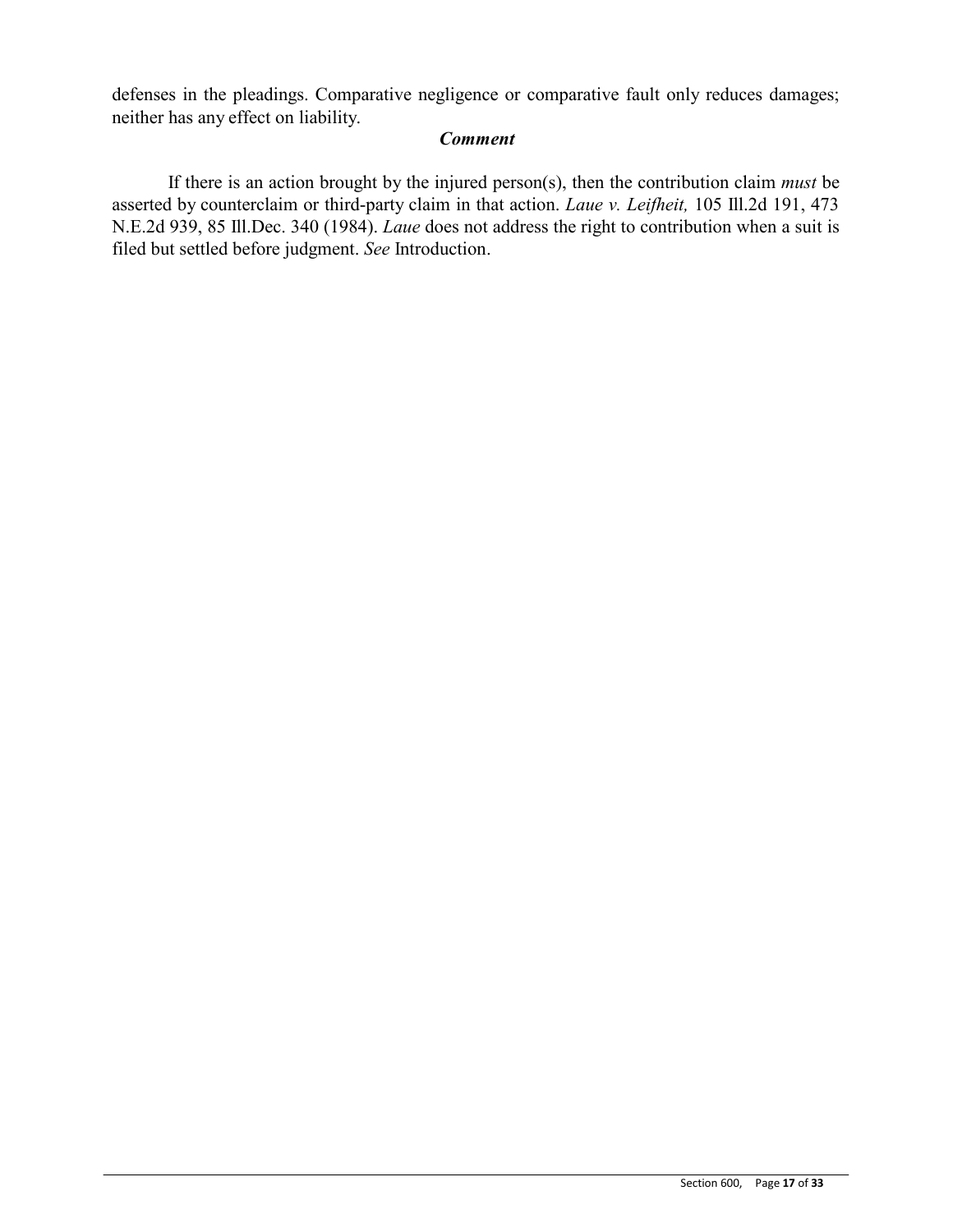# **600.06 Burden of Proof--Apportionment of Responsibility--Third-Party Complaint Tried and Submitted Concurrently or Consecutively to the Same Jury**

As to the claim of against , has the burden of proving each of the following propositions:

First, that acted or failed to act in one of the ways claimed in these instructions, and that in so acting, or failing to act, was negligent;

Second, that the negligence of was a proximate cause of same is [injuries] [and] [damages].

If you find from your consideration of all the evidence that both of these propositions have been proved, then your verdict should be for \_\_\_\_\_\_ and against \_\_\_\_\_, and you should include in [any] [the] apportionment of damages.

If, on the other hand, you find from your consideration of all the evidence that either one or both of these propositions has not been proved, then your verdict should be for and you will have no occasion to consider the apportionment of damages against.

*Comment revised January 2010.*

### *Notes on Use*

This instruction should be used in conjunction with the contribution verdict form, IPI 600.14.

A burden of proof instruction should be submitted as to each party who is claimed to be responsible for the plaintiff's injury and who the trial court determines should be named on the verdict form.

If more than one legal theory is alleged against any tortfeasor (e.g., negligence and strict products liability), this instruction must be modified to include the burden of proof for those causes of action and to state the burdens in the alternative.

This instruction should be given in conjunction with appropriate issues instructions as well as appropriate definitions, etc. It can be used in cases tried either concurrently or consecutively with the primary action.

### *Comment*

The attribution of a percentage of fault to non-party tortfeasors may be sought by various parties in several different contexts. The plaintiff may seek to establish fault on the part of a non-party in order to reduce the plaintiff's percentage of comparative negligence. A third-party defendant tortfeasor, not subject to liability by judgment to the plaintiff, may seek to apportion fault to a non-party tortfeasor in order to limit the thirdparty defendant's proportionate share of fault to a lesser figure (this has not yet been approved or rejected under Illinois cases).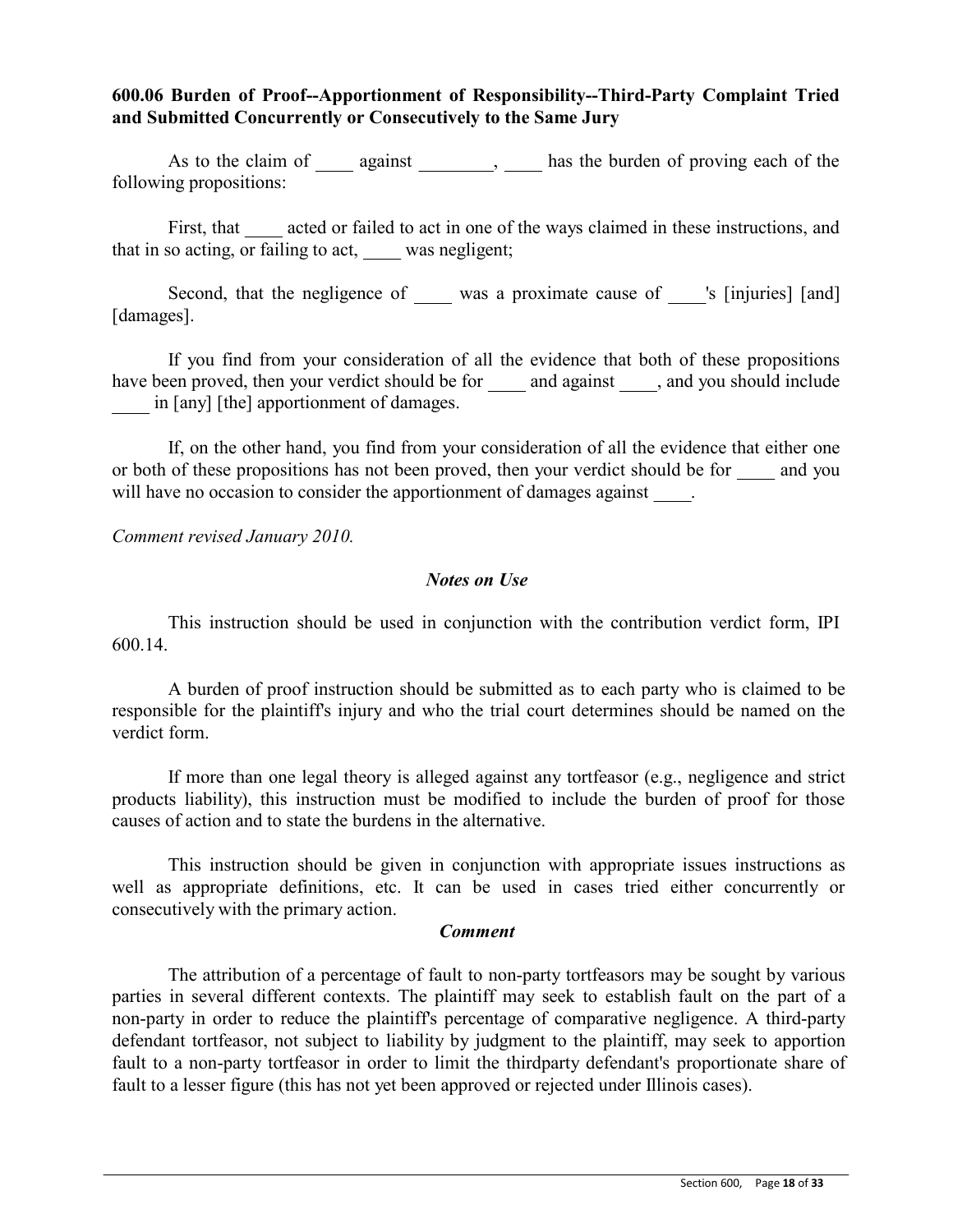# **600.07 Apportionment of Responsibility--Complaint and Claims for Contribution Tried and Submitted Concurrently to the Same Jury--Third Party Complaint--Negligence**

This instruction is replaced by IPI 600.02, which has been expanded to include both concurrent submissions of counterclaims for contribution and also third-party complaints. Those two situations were previously split between IPI 600.02 and IPI 600.07.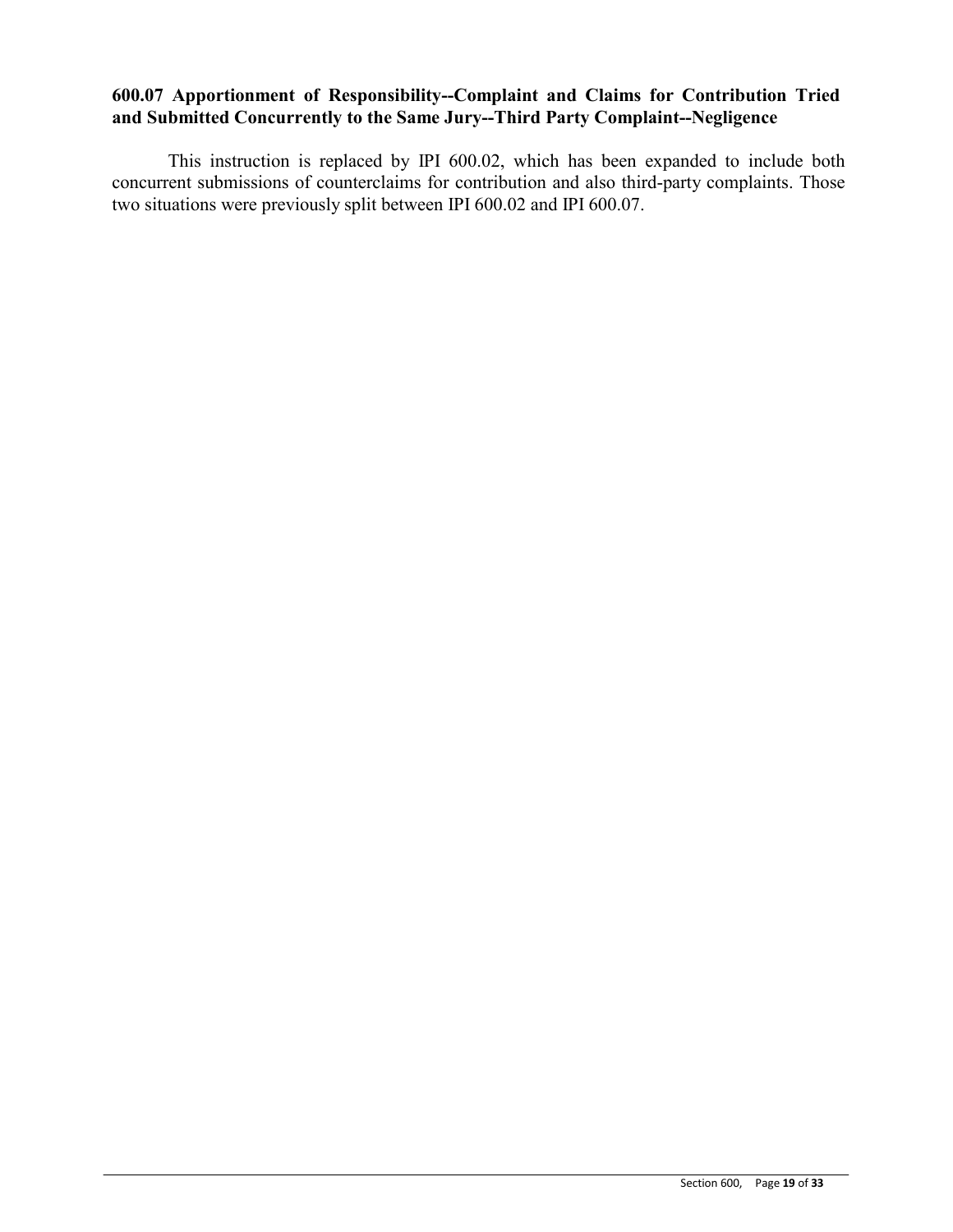# **600.08 Apportionment Of Responsibility--Complaint And Claims For Contribution Tried And Submitted Consecutively To The Same Jury--Third Party Complaint--Negligence**

IPI 600.08 has been withdrawn because its function has been superseded by modified IPI 600.03.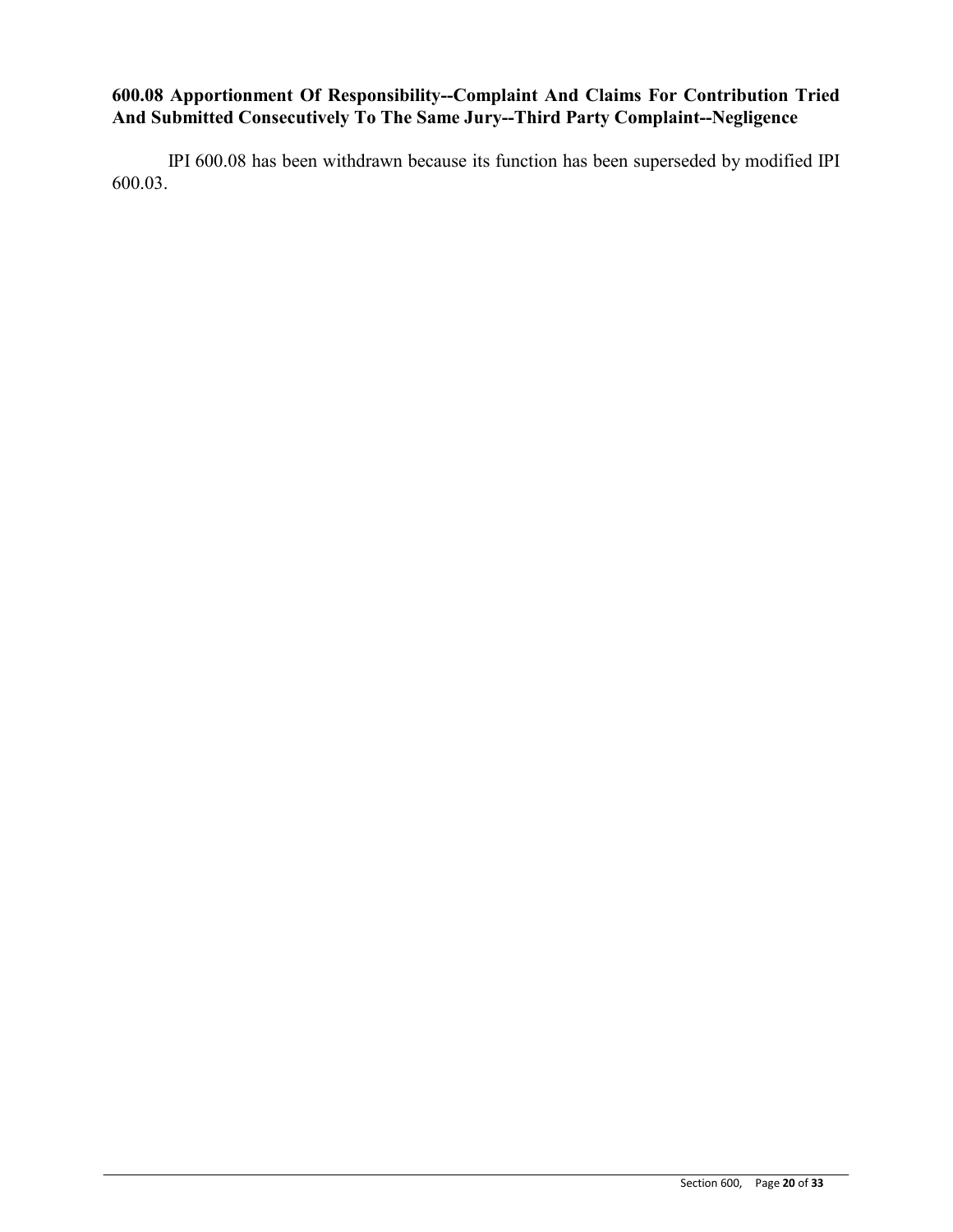## **600.09 Issues--Contribution Following Settlement**

[1] has paid a sum of money to in settlement of 's claim for his [injuries] [and] [damages]. The now claims that he is entitled to contribution from for a percentage of that sum paid.

[2] [ further claims that the payment was made in reasonable anticipation of his liability to \_\_\_\_\_\_.]

[3] claims that was negligent in one or more of the following respects:

[*Set forth in simple form, without undue emphasis, those allegations as to the conduct of the defendant which are set forth in the complaint for contribution which have not been withdrawn or ruled out by the court and are supported by the evidence.*]

[4] further claims that one or more of the foregoing was a proximate cause of 's [injuries] [and] [damages].

[5] [denies that the payment was made in reasonable anticipation of liability;] [denies that he did any of the things claimed by \_\_\_\_;] [denies that he was negligent (in doing any of the things claimed by was a proximate cause of );] [and denies that any claimed act or omission on the part of 's (injuries) (and) (damages)].

[6] [ also asserts the following affirmative defense(s):

(*Set forth in simple form, without undue emphasis or repetition, those affirmative defenses in the defendant's answer which have not been withdrawn or ruled out by the court and are supported by the evidence.*)]

[7]  $[$  denies (that) (those) affirmative defense(s).]

[8] [ (also) claims that was negligent in one or more of the following respects:

(*Set forth in simple form, without undue emphasis, those allegations as to the conduct of the plaintiff which have been set forth in the defendant's answer which have not been withdrawn or ruled out by the court and are supported by the evidence.*)]

[9] [ further claims that one or more of the foregoing was (a) (the) proximate cause of 's (injuries) (and) (damages).]

[10] [ (admits) (denies)

(*Set forth in simple form, without undue emphasis, the admissions, if any, and denials contained in plaintiff's reply to defendant's allegations.*)]

*Notes and Comment revised January 2010.*

*Notes on Use*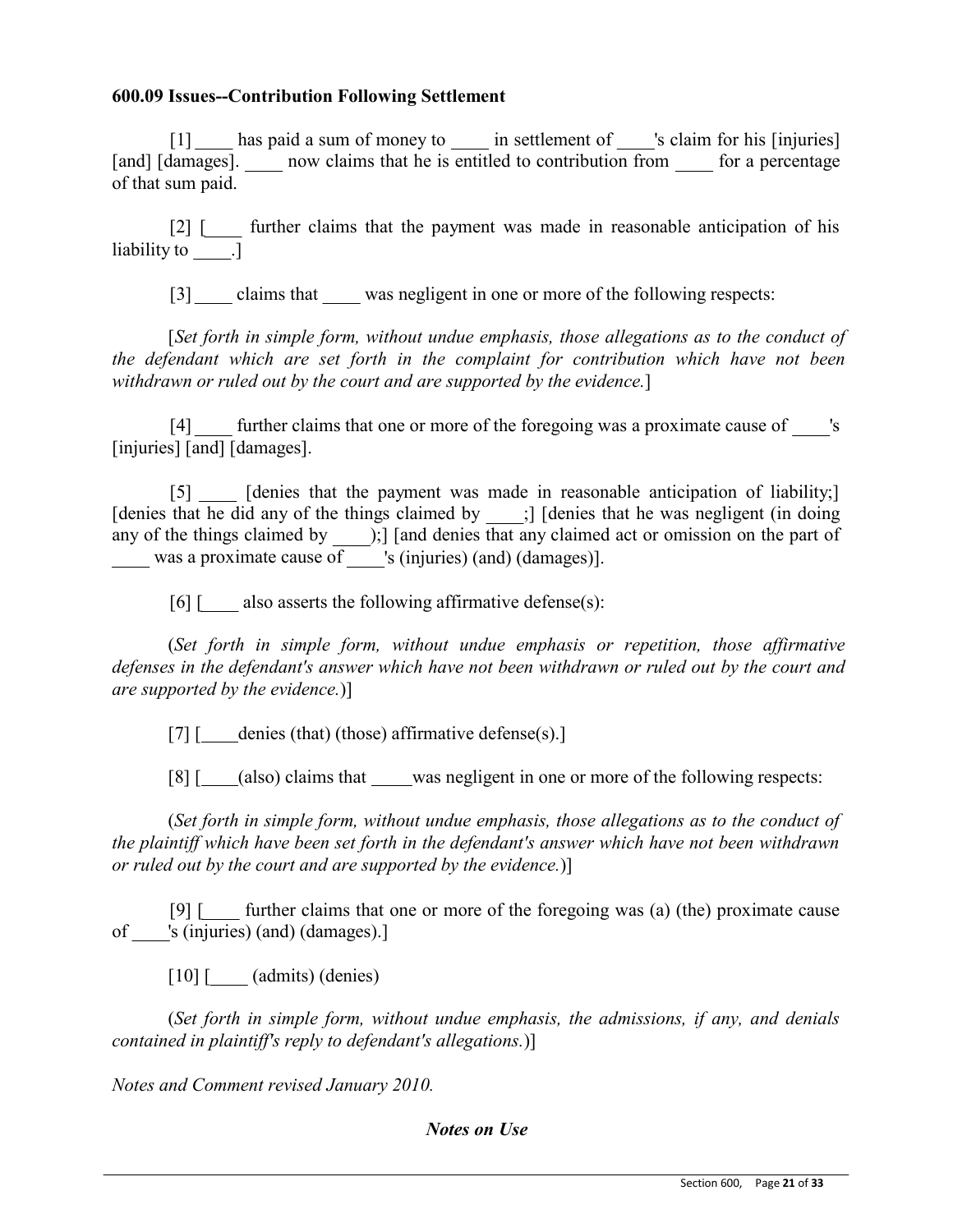If the right of contribution is based on a theory other than negligence, the instruction should be modified as necessary. *See* Notes on Use to IPI 600.01.

The instruction presumes that there is no issue that payment was made. If an issue as to payment arises, the instruction should be modified.

Paragraphs 8, 9 and 10 should be used only if the defendant alleges in his pleadings specific acts or omissions of the plaintiff.

As used in this instruction, the term "affirmative defense(s)" refers *only* to the traditional affirmative defenses that operate as a *complete bar* to recovery--for example, statute of limitations, release, and satisfaction. *See* 735 ILCS 5/2-613(d) (1994). Do *not* include comparative negligence or other comparative fault in the paragraphs referring to affirmative defenses, even if comparative negligence or comparative fault are referred to as affirmative defenses in the pleadings. Comparative negligence or comparative fault only reduces damages; neither has any effect on liability.

### *Comment*

Paragraph 2 is consistent with the requirement in indemnity cases that the plaintiff show that his payment was made in the reasonable anticipation of liability. *St. Paul Fire & Marine Ins. Co. v. Michelin Tire Corp.,* 12 Ill.App.3d 165, 298 N.E.2d 289 (1st Dist. l973); *Nogacz v. Procter & Gamble Mfg. Co.,* 37 Ill.App.3d 636, 347 N.E.2d 112, 122- 24 (1st Dist. l975); *N.E. Finch Co. v. R. C. Mahon Co.,* 54 Ill.App.3d 573, 370 N.E.2d 160, 12 Ill.Dec. 537 (3d Dist. l977); *Houser v. Witt,* 111 Ill.App.3d 123, 443 N.E.2d 725, 66 Ill.Dec. 799 (4th Dist. 1982). This paragraph has been held to be a required element of proof in all contribution actions following settlement. See *Patel v. Trueblood, Inc.,* 281 Ill.App.3d 197, 217 Ill.Dec. 109, 666 N.E.2d 778 (1st Dist. 1996).

If there is an action brought by the injured person(s), then the contribution claim *must* be asserted by counterclaim or third-party claim in that action. *Laue v. Leifheit,* 105 Ill.2d 191, 473 N.E.2d 939, 85 Ill.Dec. 340 (1984). *Laue* does not address the right to contribution when a suit is filed but settled before judgment. *See* Introduction.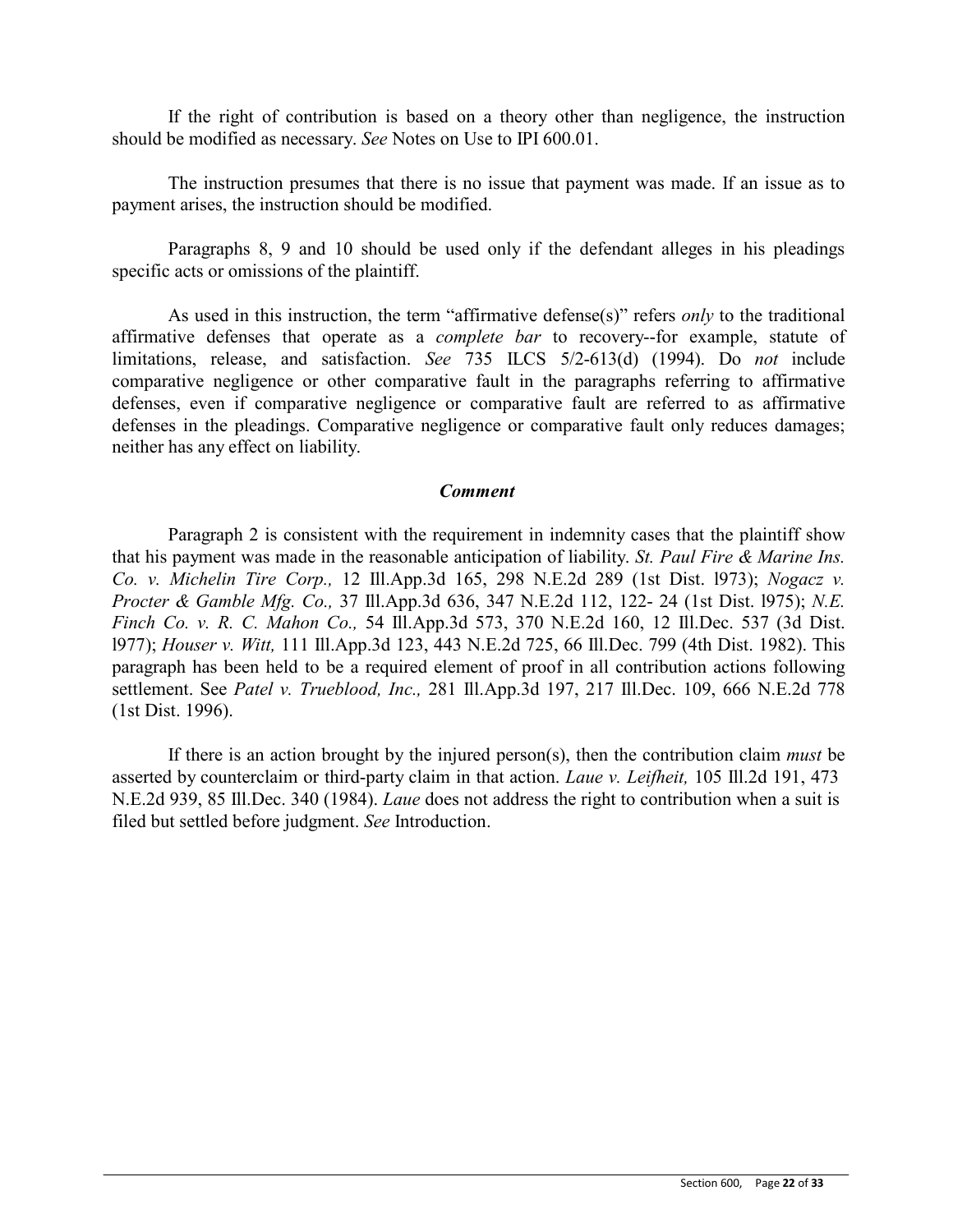## **600.10 Burden of Proof--Contribution Following Settlement**

has the burden of proving each of the following propositions:

First, that acted or failed to act in one of the ways claimed in these instructions, and that in so acting, or failing to act, was negligent;

Second, that the negligence of \_\_\_\_\_ was a proximate cause of [the injury to \_\_\_\_\_] [and] [the damage to 's property][;][.]

[Third, that the payment made was in reasonable anticipation of liability to .]

[ has the burden of proving the affirmative defense(s) that:

(*Concisely state any affirmative defenses.*)]

If you find from your consideration of all the evidence that each of the propositions required of has been proved [and that none of the affirmative defenses has been proved] [and that the affirmative defense has not been proved], then your verdict should be for and you should apportion damages.

If, on the other hand, you find from your consideration of all the evidence that any of the propositions required of has not been proved, [or that any one of the affirmative defenses has been proved.] [or that the affirmative defense has been proved.] then your verdict should be for and you will have no occasion to consider the apportionment of damages.

*Notes and Comment revised January 2010.*

### *Notes on Use*

If the right of contribution is based on a theory other than negligence, the instruction should be modified as necessary. *See* Notes on Use to IPI 600.01.

As used in this instruction, the term "affirmative defense(s)" refers *only* to the traditional affirmative defenses that operate as a *complete bar* to recovery--for example, statute of limitations, release, and satisfaction. *See* 735 ILCS 5/2-613(d) (1994). Do *not* include comparative negligence or other comparative fault in the paragraphs referring to affirmative defenses, even if comparative negligence or comparative fault are referred to as affirmative defenses in the pleadings. Comparative negligence or comparative fault only reduces damages; neither has any effect on liability.

# *Comment*

If there is an action brought by the injured person(s), then the contribution claim *must* be asserted by counterclaim or third-party claim in that action. *Laue v. Leifheit,* 105 Ill.2d 191, 473 N.E.2d 939, 85 Ill.Dec. 340 (1984). *Laue* does not address the right to contribution when a suit is filed but settled before judgment. *See* Introduction.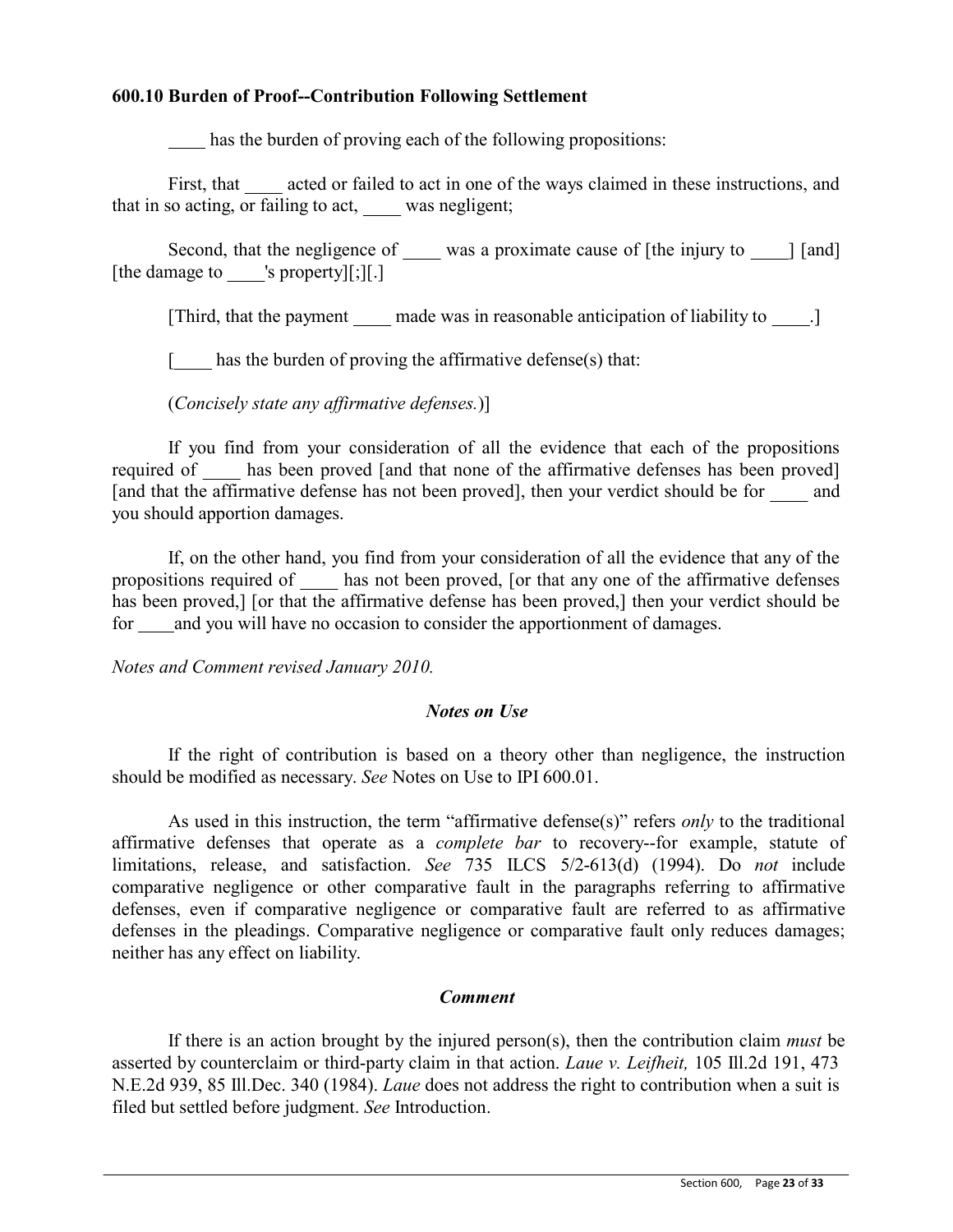## **600.11 Apportionment of Responsibility--Contribution Following Settlement**

To apportion damages, you must determine from all the evidence the relative degree of legal responsibility of [each party to this lawsuit] [of any persons identified in the verdict form] who proximately caused [injuries] [damages].

In making that determination, you should consider the degree to which the [condition of the product] [and] [person's] [and] [entity's] conduct proximately caused plaintiff's [injuries] [damages].

In your verdict form, you will state the percentage of legal responsibility of each of these persons. The total of these percentages must add up to 100%.

*Instruction, Notes and Comment revised January 2010.*

## *Notes on Use*

This instruction should be given in a suit for contribution following a complete settlement with the injured person(s). In cases tried and submitted concurrently (IPI 600.04) or consecutively (IPI 600.05) to the same jury, IPI 600.02 or 600.03 will be given.

If the right of contribution is based on a theory other than negligence, willful and wanton misconduct or product liability, the instruction should be modified as necessary. *See* Notes on Use to IPI 600.01.

For actions for contribution following settlement with the plaintiff by one or more tortfeasors, it is anticipated that consideration of the injured person's contributory negligence or other conduct, such as assumption of the risk, will not be necessary for the proper calculation of the contribution percentages. For that reason, reference to the fault of the injured person is not included in this instruction nor is it included within IPI 600.12. If, in the circumstances of a particular case, consideration of the injured person's fault becomes necessary, this instruction would need to be modified.

The committee recommends that a non-party not be included on the verdict form in contribution cases tried after settlement with the plaintiff. Non-party legal responsibility is only relevant if plaintiff's contributory fault is at issue. *Bofman v. Material Serv. Corp.,* 125 Ill.App.3d 1053 (1st Dist. 1984); *Smith v. Central Ill. Pub. Serv. Co.,* 176 Ill.App.3d 482 (4th Dist. 1988).

### *Comment*

This form of instruction is a change from the prior version. The changes were intended to simplify the instruction and to make the second paragraph consistent with case law concerning apportionment of fault.

The language in the second paragraph of this instruction was used in *Mikolajczyk v. Ford Motor Co.,* 369 Ill.App.3d 78, 859 N.E.2d 201 (1st Dist. 2006), *rev'd on other grounds,* 231 Ill.2d 516 (2008). It was drafted to conform to *Skinner v. Reed-Prentice,* 70 Ill.2d 1, 14 (1977) and Heinrich v. Peabody, 99 Ill.2d 344, 349 (1984).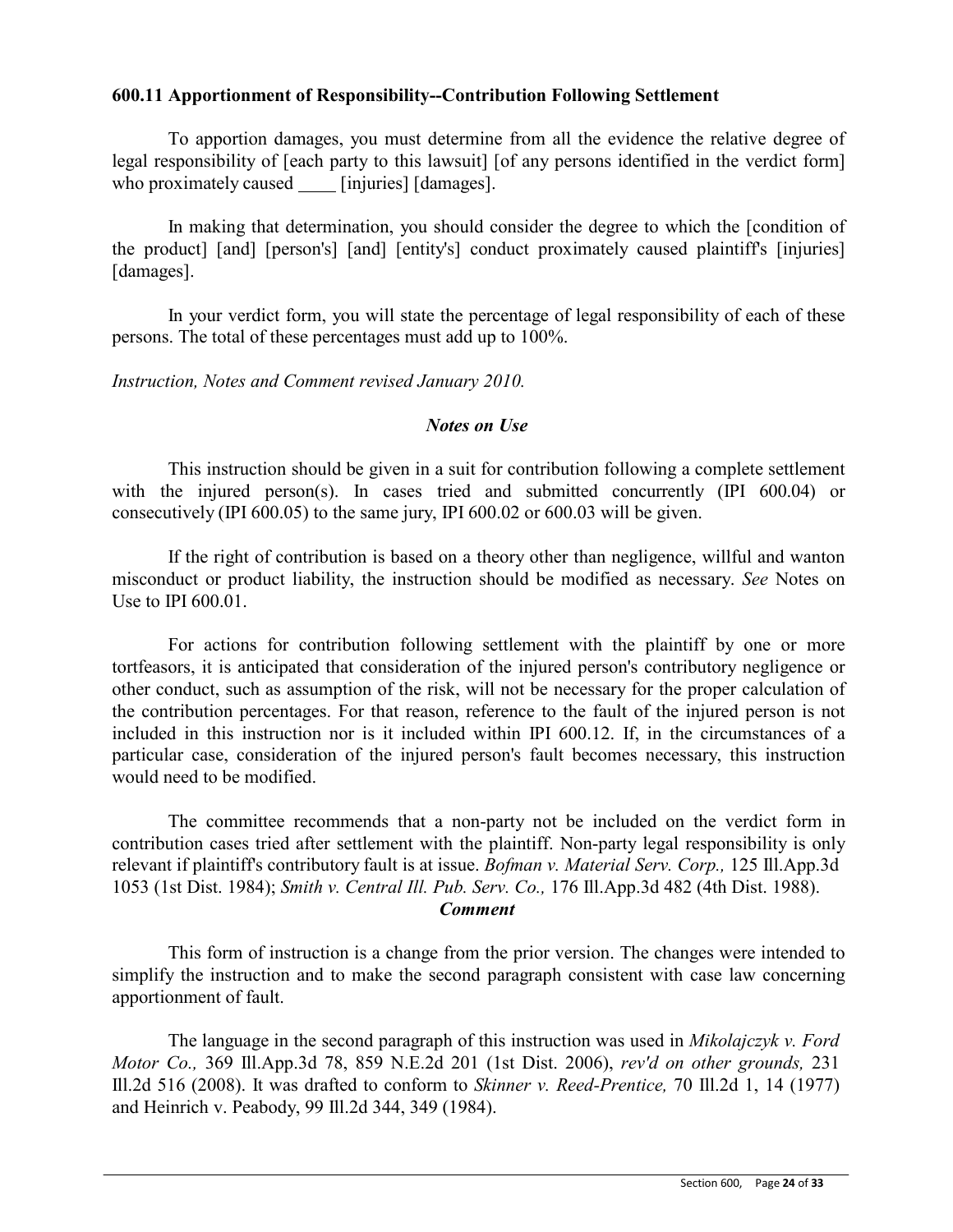## **600.12 Apportionment of Responsibility--Instruction on Use of Verdict Forms--Contribution Following Settlement**

When you retire to the jury room you will first select a foreperson. He or she will preside during your deliberations.

Your verdicts must be unanimous.

Forms of verdict are supplied with these instructions. After you have reached your verdict, fill in and sign the appropriate forms of verdict and return them to the court.

Each verdict should be signed by each of you. You should not write or mark upon this or any of the other instructions given to you by the court.

The parties in this case are:

| Plaintiffs: | [name of first plaintiff]<br>[name of second plaintiff] |
|-------------|---------------------------------------------------------|
| Defendants: | [name of first defendant]<br>[name of second defendant] |

You must fill in a percentage for each party. If you find in favor of [the defendant] [one or more defendants], then you must fill in zero percent for [that defendant] [or those defendants]. The total of the percentages must equal 100.

*Instruction and Notes revised January 2010.*

### *Notes on Use*

*See* Note on Use at IPI 600.11. This instruction is to be used only in actions for contribution following settlement. Fill in the names of the parties before submitting this instruction to the jury.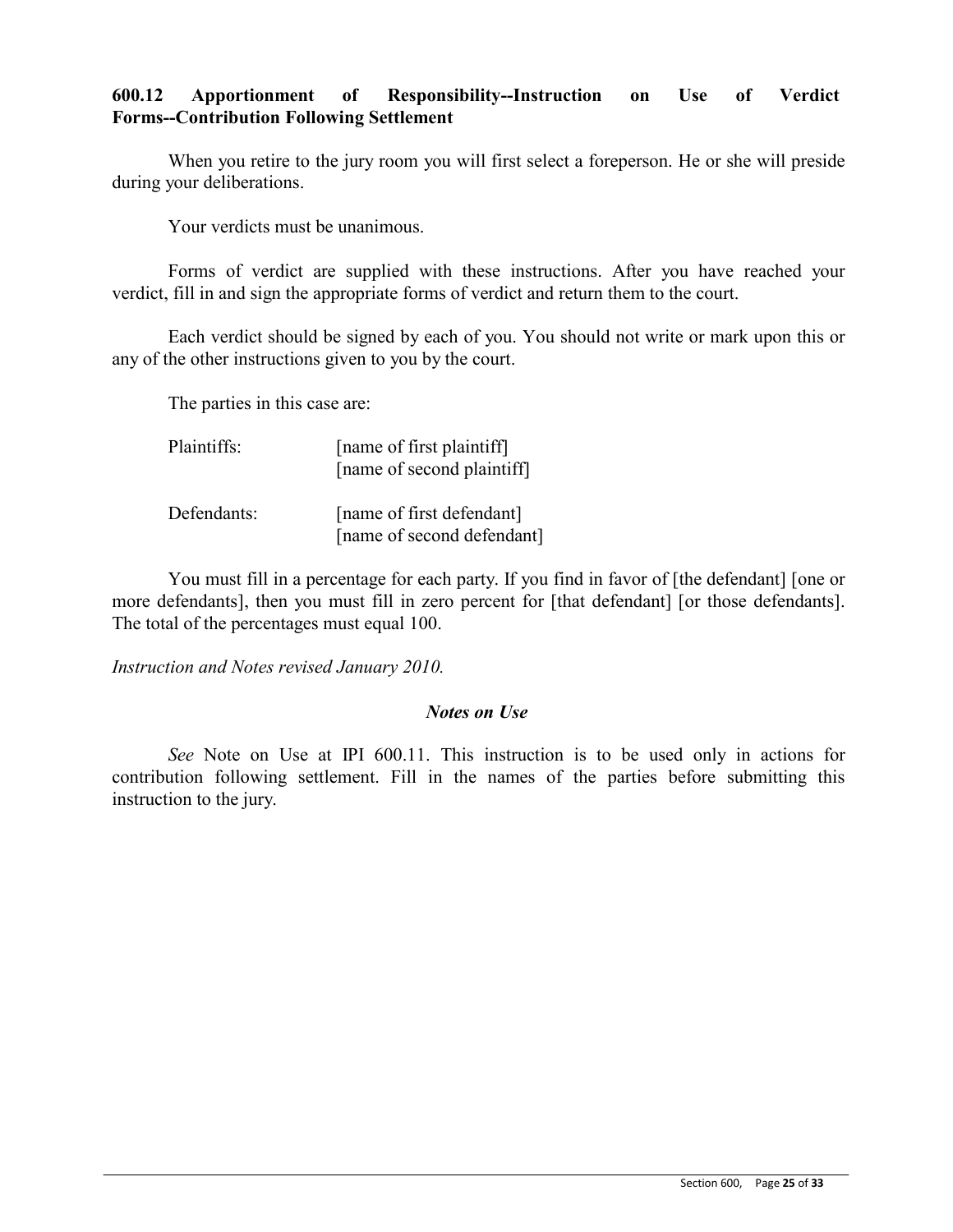# **600.13 Apportionment of Responsibility--Instruction on Use of Verdict Forms--Contribution Claims Tried Concurrently or Consecutively to Same Jury**

When you retire to the jury room you will first select a foreperson. He or she will preside during your deliberations.

Your verdicts must be unanimous.

Forms of verdict are supplied with these instructions. After you have reached your verdict, fill in and sign the appropriate forms of verdict and return them to the court.

Each verdict should be signed by each of you. You should not write or mark upon this or any of the other instructions given to you by the court.

The parties in this case are:

Plaintiffs: [name of first plaintiff] [name of second plaintiff]

Defendants-3rd Party [name of first defendant-3rd party plaintiff] Plaintiffs [name of second defendant-3rd party plf.]

3rd Party Defendants [Name of 3rd party defendant]

You must fill in a percentage for each party. If you find in favor of [the defendant] [one or more defendants], [or the third-party defendant], then you must fill in zero percent for [that defendant] [or those defendants] [or the third-party defendant]. The total of the percentages must equal 100.

*Instruction and Notes revised January 2010.*

### *Notes on Use*

This instruction is to be used in any action in which contribution is sought, except actions for contribution following a settlement by one alleged tortfeasor that settles the liability of all. In that case, use IPI 600.12. Fill in the names of the parties before submitting this instruction to the jury. IPI 600.14 should be modified and used as the accompanying verdict form.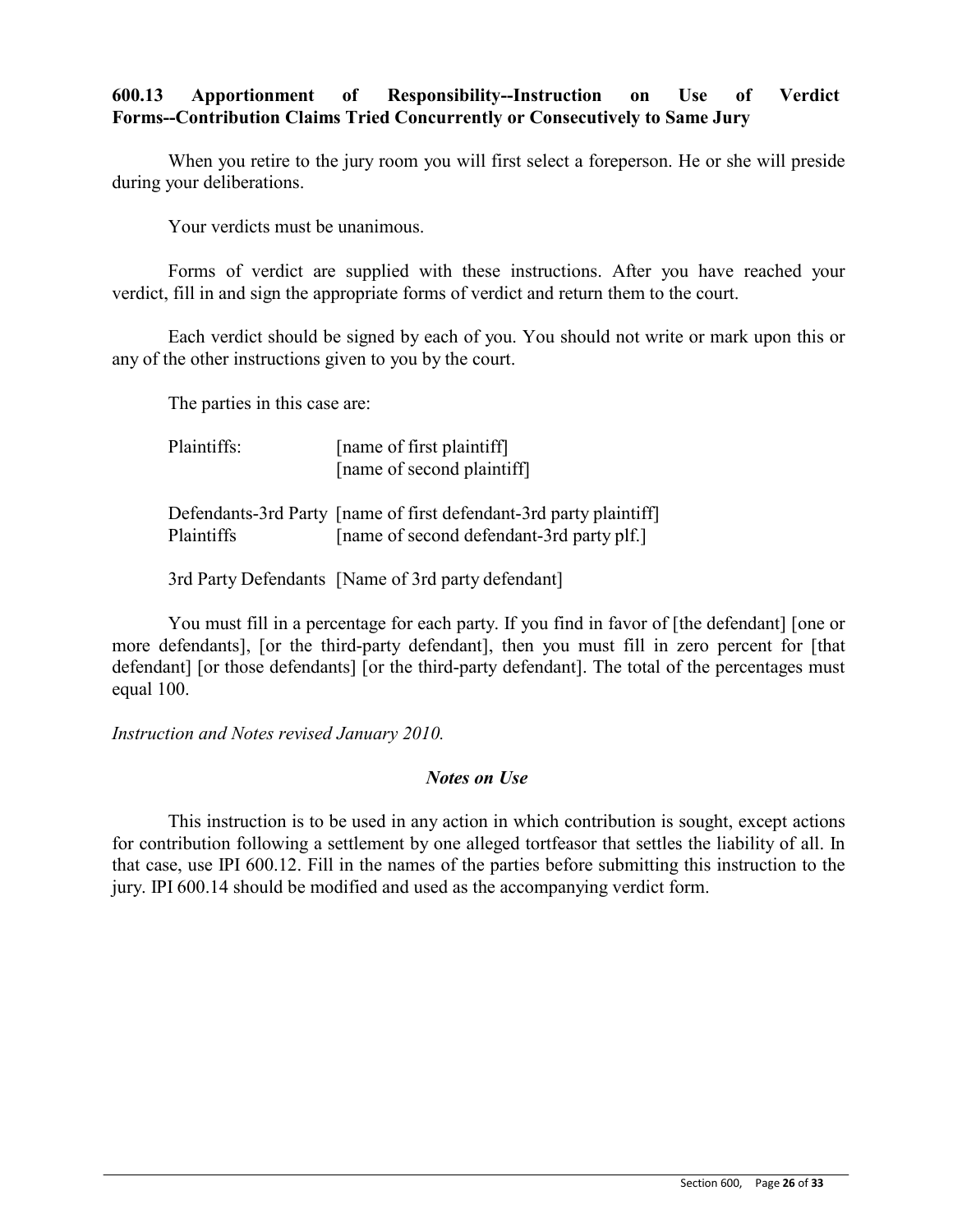## **600.14. Contribution Verdict Form--Comparative Negligence an Issue--Verdict for Plaintiff**

## **Verdict Form A**

We, the jury, find for [plaintiff's name] and against the following defendant or defendants:

| [name of defendant 1] | Yes | N٥             |
|-----------------------|-----|----------------|
| [name of defendant 2] | Yes | N <sub>0</sub> |

We further find the following:

First: Without taking into consideration the question of reduction of damages due to the [negligence] [other damage reducing defense] of [name of plaintiff], if any, we find that the total amount of damages suffered by [name of plaintiff] as a proximate result of the occurrence in question is  $\blacksquare$ , itemized as follows:

List each category of damages, e.g.

| The disfigurement resulting from the injury                                                          |  |
|------------------------------------------------------------------------------------------------------|--|
| Insert other damages categories from IPI<br>30.05, 30.05.01, 30.07, 30.08, 30.09 or as<br>applicable |  |
| PLAINTIFF'S TOTAL DAMAGES                                                                            |  |

Second: As to the contribution claims brought by [third-party plaintiff's name], we find:

| Against [third-party defendant 1] | Yes | No. |
|-----------------------------------|-----|-----|
| Against [third-party defendant 2] | Yes | Nο  |

Third: Assuming that 100% represents the total combined legal responsibility of all [persons] [or] [entities] who [that] proximately caused [name of plaintiff] injury, we find the percentage of legal responsibility attributable to each as follows: a) [plaintiff's name]  $\frac{9}{6}$ 

- b)  $\lceil$  defendant #1 name $\rceil$   $\frac{9}{6}$
- c)  $\lceil$  defendant #2 name $\rceil$   $\%$
- d) [3rd party defendant 1 name]  $\frac{9}{6}$
- e) [3rd party defendant 2 name]  $\%$

f) [other name1]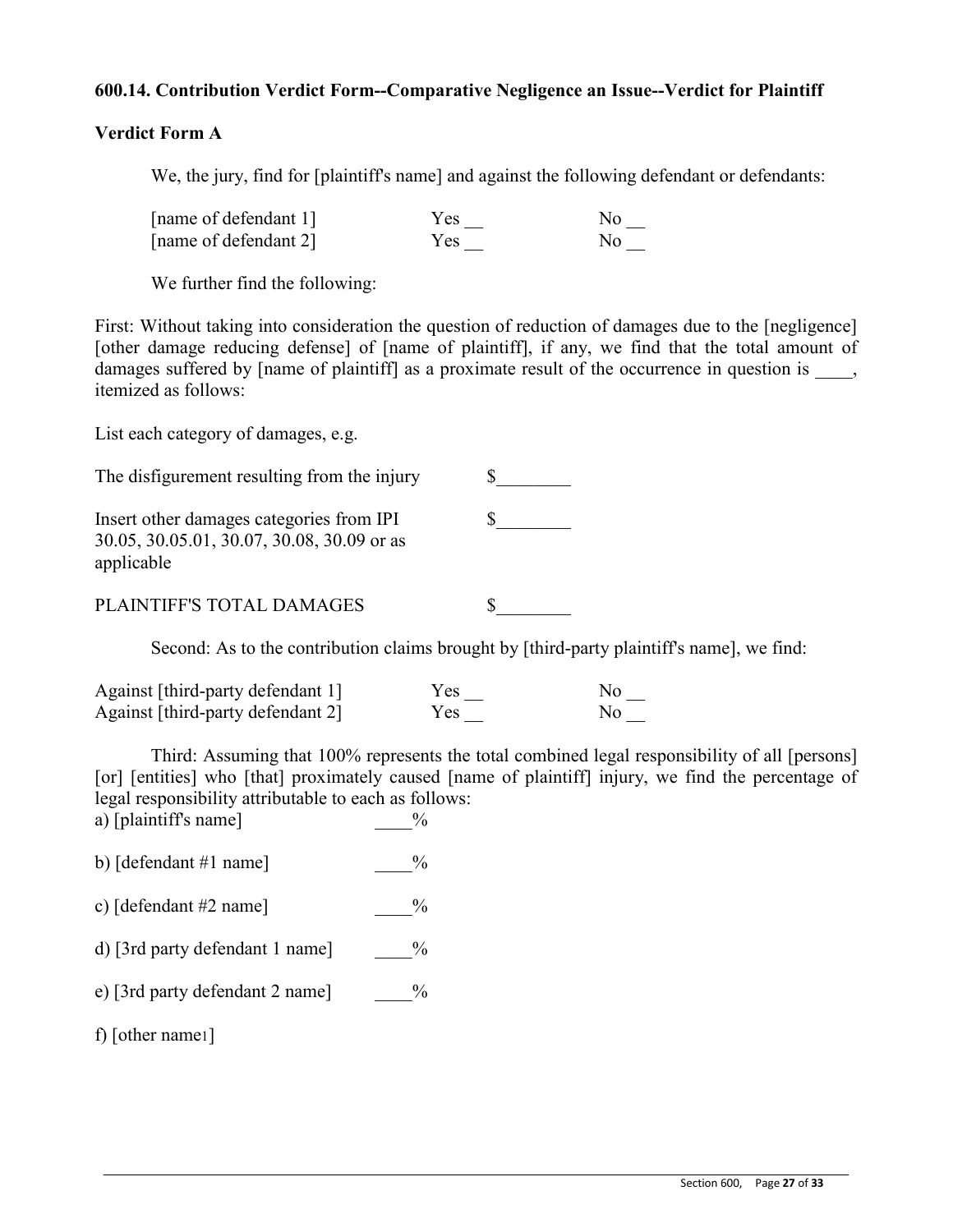1The Committee recommends that non-parties be excluded from the verdict form until the trial judge first makes the determination that sufficient evidence has been presented to support a jury finding of fault with respect to that non-party. Assuming such is presented and if the jury will need to decide whether plaintiff was contributorily negligent, then the non-party should be listed on the verdict form based on *Bofman v. Material Serv. Corp.,* 125 Ill.App.3d 1053 (1st Dist. 1984) and *Smith v. Central Ill. Pub. Serv. Co.,* 176 Ill.App.3d 482 (4th Dist. 1988). For contribution cases in which plaintiff's contributory fault is not an issue, use IPI 600.14A.

(*Instructions to Jury: If you find that plaintiff was not [contributorily negligent] [other damage reducing defense], or if you find any other party listed on the verdict form was not legally responsible in a way that proximately caused plaintiff's injury, you should enter a zero (0)% as to that party.*)

Fourth: After reducing the plaintiff's total damages [(from paragraph First)] by the percentage of [negligence] [fault], if any, of \_\_\_\_ [(from line (a) in paragraph Third)], we award \_\_\_\_ recoverable damages in the amount of  $\qquad$ .

*[Signature lines]* 

*Verdict Form revised January 2010. Notes revised June 1, 2012.*

### *Notes on Use*

This verdict form is appropriate to use in cases where there are contribution claims involving one or more third-party complaints and where the issue of contributory fault will be decided by the jury. However, if the plaintiff suffers multiple, separable injuries and not all of the defeants are alleged to have caused each of the separable injuries then a modified verdict form may be necessary. *See Auten v. Franklin,* 404 Ill.App.3d 1130, 942 N.E.2d 500, 347 Ill.Dec.297 (4<sup>th</sup> Dist. 2010). If there is no issue of contributory fault, use *IPI 600.14A.* This verdict form serves as a basis to determine all fact issues relating to comparative negligence, joint and several liability and contribution.

B45.03A is similar to this verdict form, except it lacks the paragraph "Second" providing for findings for or against third-party defendants. B45.03A is intended for use in cases involving contribution claims among defendants, tried concurrently with the plaintiff's claim.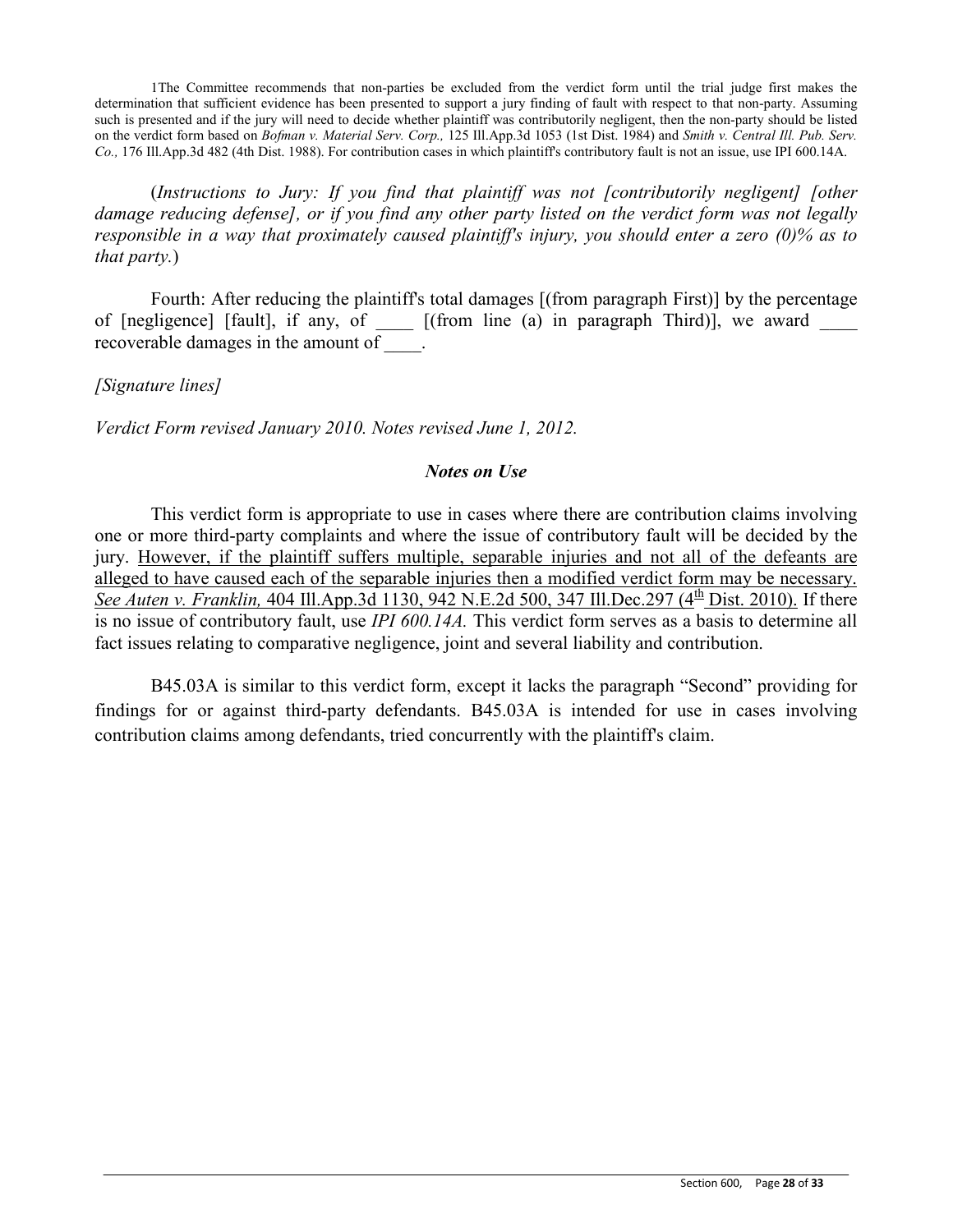# **600.14A Contribution Verdict Form--Comparative Negligence Not an Issue--Verdict for Plaintiff**

## **Verdict Form A**

We, the jury, find for and against the following defendant or defendants:

| Defendant $#1$ | Yes No |  |
|----------------|--------|--|
|                |        |  |
|                | Yes No |  |
| Defendant #2   |        |  |

We further find the following:

First: We find that the total amount of damages suffered by [name of plaintiff] as a proximate result of the occurrence in question is \$\_\_\_\_\_\_\_, itemized as follows:

List each category of damages, e.g.

| The disfigurement resulting from the injury                                                          |  |
|------------------------------------------------------------------------------------------------------|--|
| Insert other damages categories from IPI<br>30.05, 30.05.01, 30.07, 30.08, 30.09 or as<br>applicable |  |

PLAINTIFF'S TOTAL DAMAGES  $\qquad \qquad$  \$

Second: As to the contribution claims brought by [name of third-party plaintiff], we find:

|         |                            | Yes  | No. |
|---------|----------------------------|------|-----|
| Against | Third-party defendant #1   |      |     |
|         |                            | Yes. | Nο  |
| Against | Third-party defendant $#2$ |      |     |

Third: Assuming that 100% represents the total combined legal responsibility of all [persons] [or] [entities] [who] [that] proximately caused [plaintiff's name] injury, we find the percentage of legal responsibility attributable to each as follows:

a) Defendant  $\#1$ 's name  $\%$ b) Defendant  $#2$ 's name  $\frac{9}{6}$ c) Third-party defendant  $#1$ 's name  $\%$ d) Third-party defendant  $#2$ 's name  $\%$ TOTAL 100%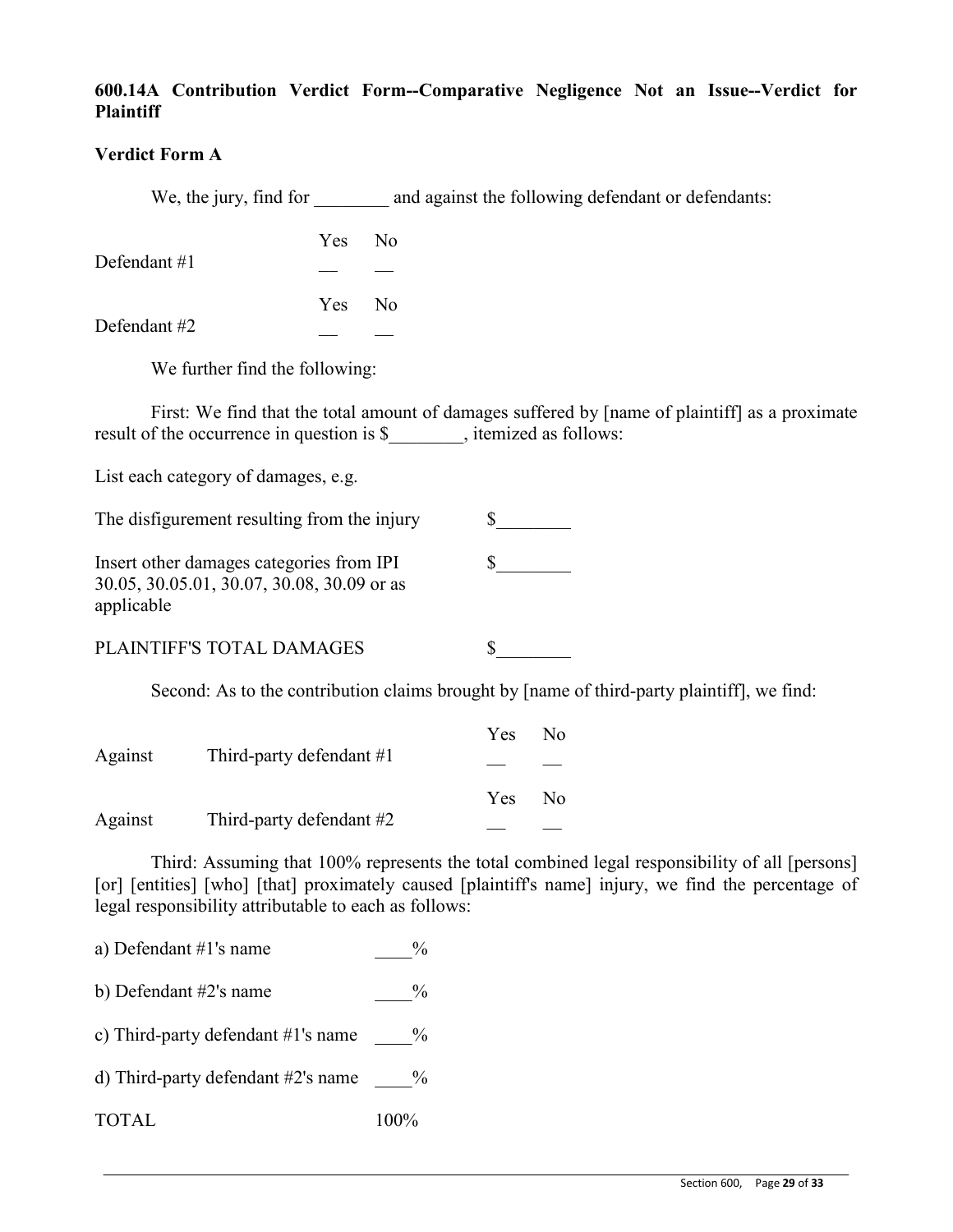(*Instructions to Jury: If you find that any party listed on the verdict form was not legally responsible in a way that proximately caused plaintiff's injury, you should enter zero (0)% as to that party.*) *[Signature lines]*

*Verdict Form and Notes adopted January 2010. Notes revised June 1, 2012.*

# *Notes on Use*

This verdict form is appropriate to use in cases where there are contribution claims involving one or more third-party complaints and where the issue of contributory fault will not be decided by the jury. However, if the plaintiff suffers multiple, separable injuries and not all of the defendants are alleged to have caused each of the separable injuries then a modified verdict form may be necessary. *See Auten v. Franklin,* 404 Ill. App.3d 1130, 942 N.E.2d 500, 347 Ill.Dec. 297 (4<sup>th</sup> Dist. 2010). If there is an issue of contributory fault, use IPI 600.14. This instruction serves as a basis to determine all fact issues relating to liability of the defendants, third-party defendants, joint and several liability and contribution.

B45.03A2 is similar to this verdict form, except it lacks the paragraph "Second" providing for findings for or against third-party defendants. B45.03A2 is intended for use in cases involving contribution claims among defendants tried concurrently with the plaintiff's claim.

If there is no issue of contributory negligence, the Committee recommends against including non-parties on the verdict form. *Compare Ready v. United/Goedecke Services, Inc.,* 232 Ill.2d 369, 385 (2008) *and Jones v. DHR Cambridge Homes, Inc.,* 381 Ill.App.3d 18, 31-32, 885 N.E.2d 330 (1st Dist. 2008) *with Bofman v. Material Serv. Corp.,* 125 Ill.App.3d 1053 (1st Dist. 1984) *and Smith v. Central Ill. Pub. Serv. Co.,* 176 Ill.App.3d 482 (4th Dist. 1988).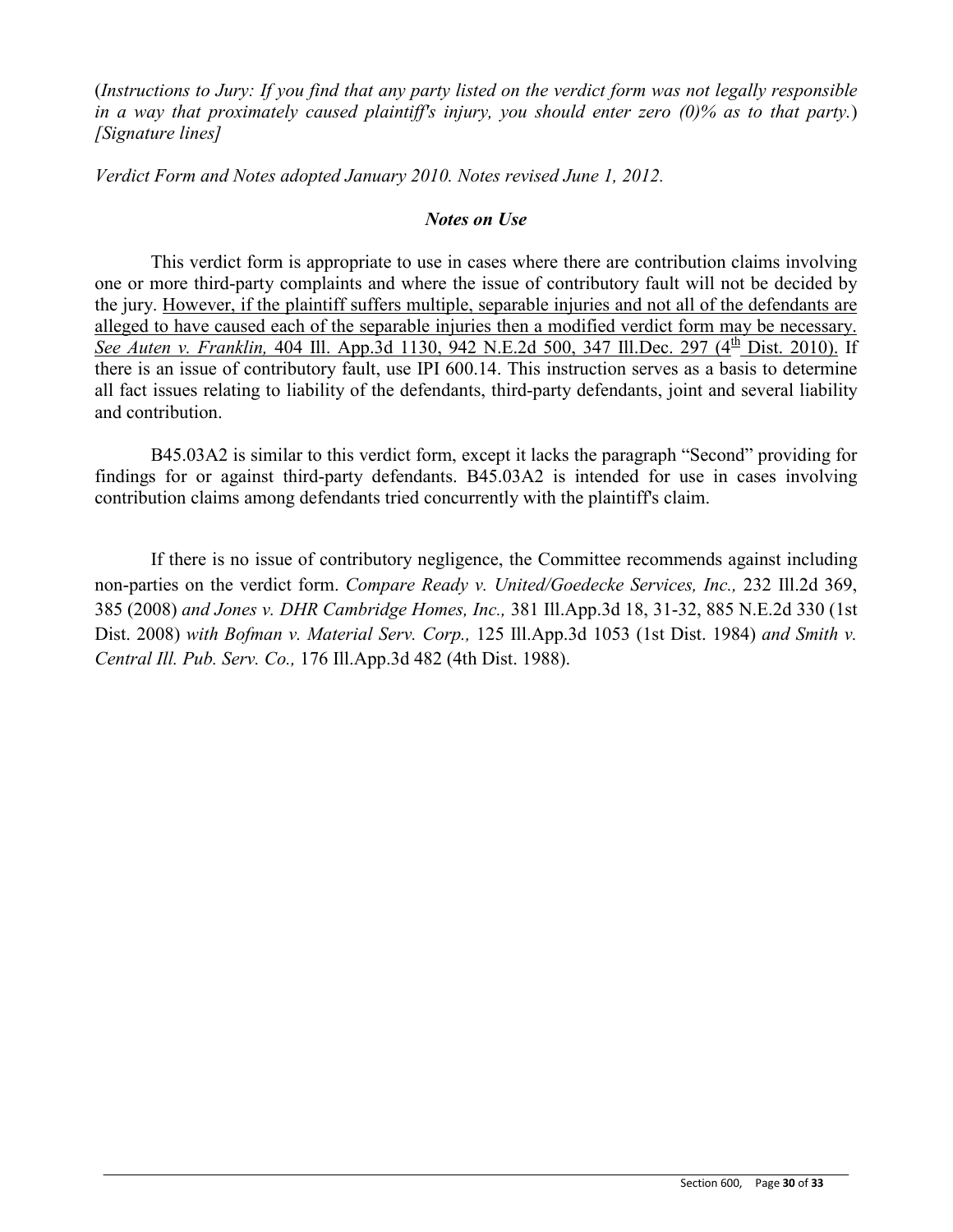# **600.15 Verdict Form--Verdict for Defendant**

IPI 600.15 has been withdrawn because its function has been superseded by the new verdict forms and by the direction to the jury to place a zero on the line for each contribution defendant which the jury finds to be not at fault.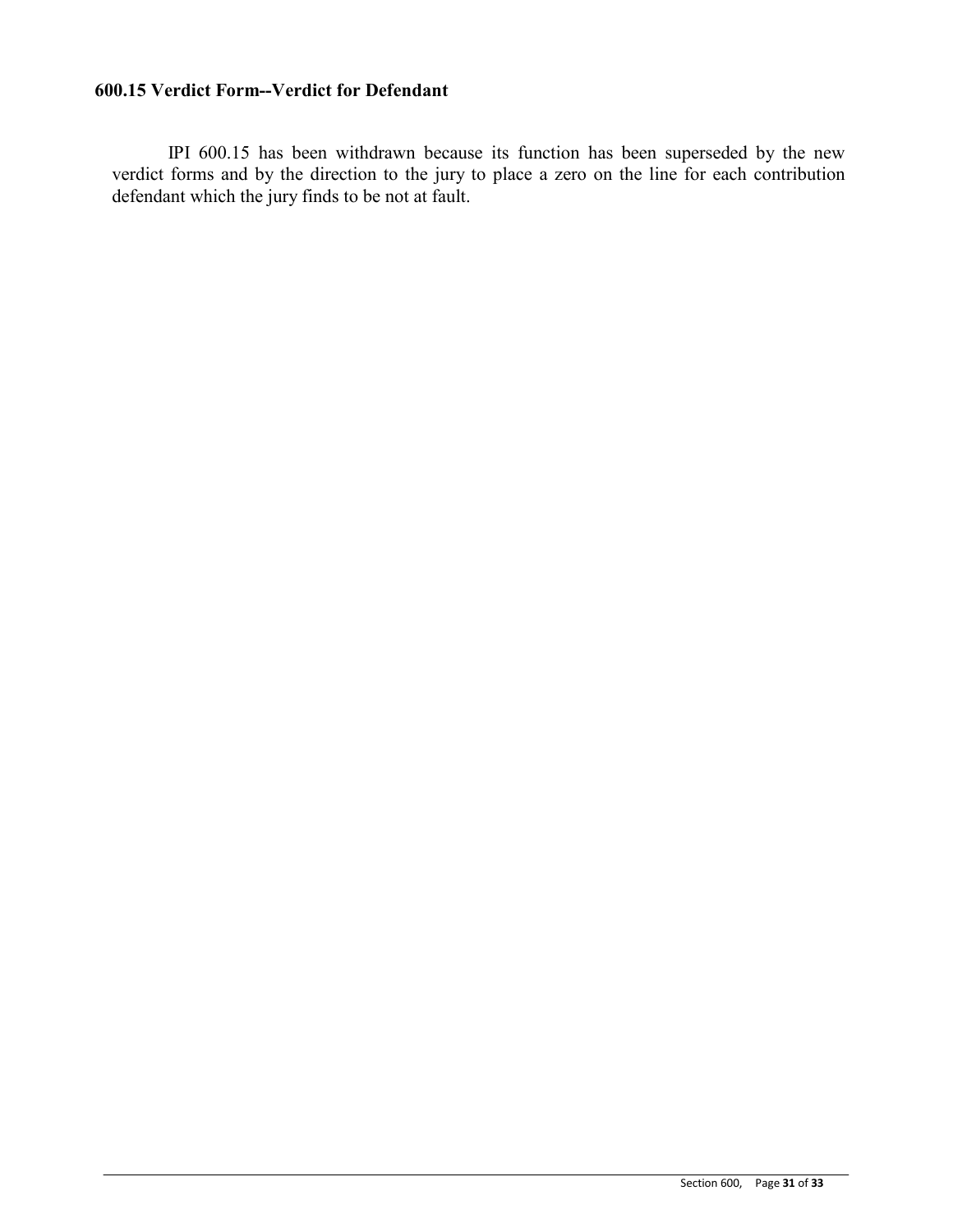# **600.16 Verdict Form--Apportionment of Responsibility--Contribution Following Settlement**

We, the jury, apportion responsibility as follows:

| Name of contribution plaintiff    | $\frac{0}{0}$ |
|-----------------------------------|---------------|
| Name of contribution defendant #1 | $\frac{0}{0}$ |
| Name of contribution defendant #2 | $\frac{0}{0}$ |
| TOTAL                             | $100\%$       |

*(Instruction to Jury: If you find that any person or entity was not legally responsible in a way that proximately caused the injured person's injury, then you should enter a zero (0)% as to that person or entity.)*

*[Signature Lines]*

*Verdict Form and Notes revised January 2010.*

### *Notes on Use*

Fill in the names of all parties to the contribution action, including the contribution plaintiff(s), before submitting this form to the jury.

As stated in the Notes on Use to IPI 600.11, it is anticipated that in contribution actions following settlement, the fault attributable to the injured person will not need to be considered to arrive at the contribution apportionment among the contribution parties.

If there is no issue of contributory negligence, the Committee recommends against including non-parties on the verdict form. *Compare Ready v. United/Goedecke Services, Inc.,* 232 Ill.2d 369, 385 (2008) and *Jones v. DHR Cambridge Homes, Inc.,* 381 Ill.App.3d 18, 31-32, 885 N.E.2d 330 (1st Dist. 2008) with *Bofman v. Material Serv. Corp.,* 125 Ill.App.3d 1053 (1st Dist. 1984) and *Smith v. Central Ill. Pub. Serv. Co.,* 176 Ill.App.3d 482 (4th Dist. 1988).